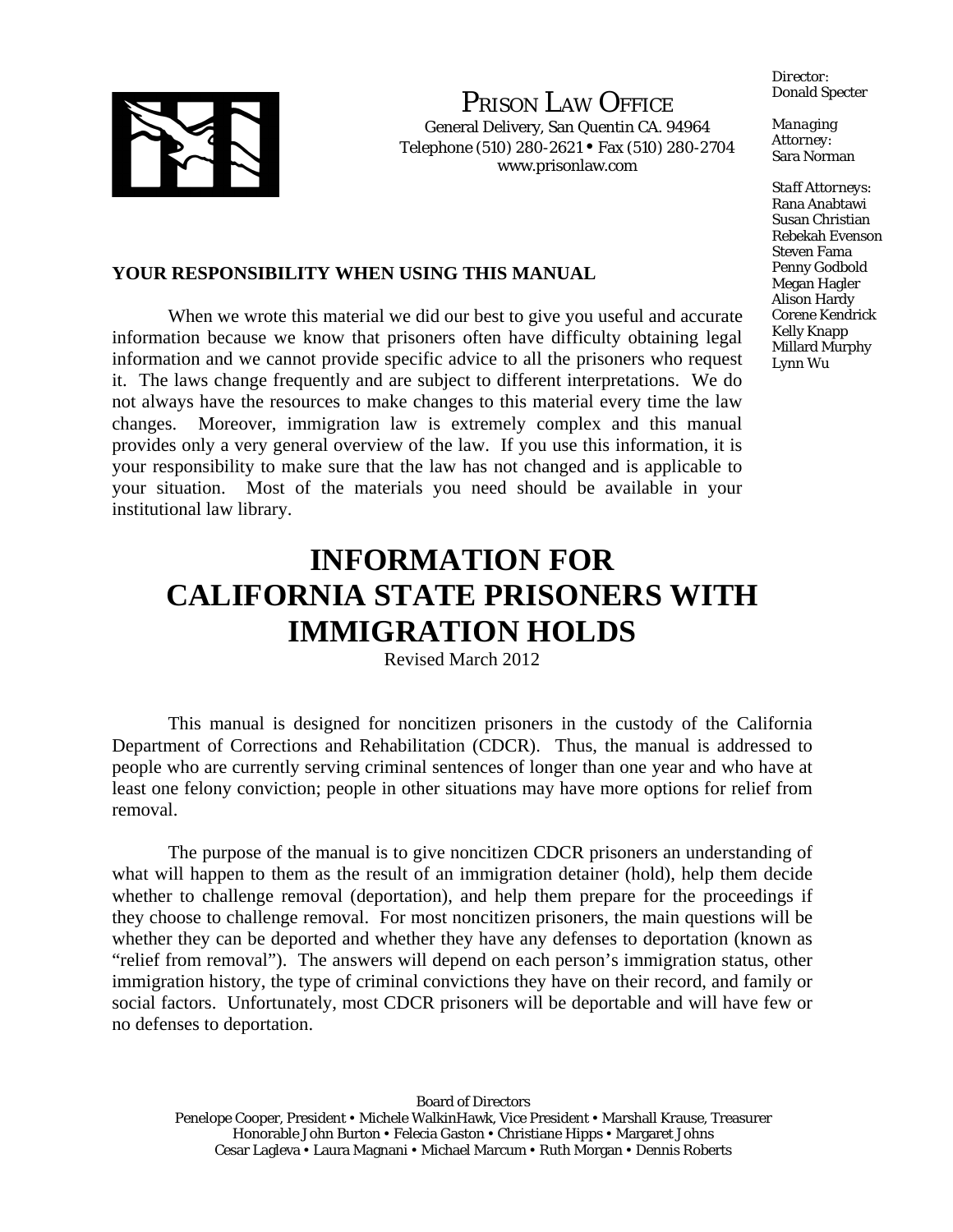#### **OTHER RESOURCES**

 The laws that govern deportation are contained in various sources. These are the Immigration and Nationality Act (INA), which is set forth in the United States Code (USC), the Code of Federal Regulations (CFR), decisions of the Board of Immigration Appeals (BIA), and federal court decisions.

 An excellent source of information about the immigration consequences of criminal convictions is the Immigrant Legal Resource Center (ILRC). The ILRC publishes a comprehensive manual called *Defending Immigrants in the Ninth Circuit: Impact of Crimes under California and Other State Laws*. The ILRC website at www.ilrc.org has helpful resources including a chart of the immigration consequences of various California criminal offenses and a list of organizations that provide low cost or free legal services for immigrants.

 Another helpful organization is The Florence Immigrant and Refugee Rights Project, which provides "know your rights" presentations and limited legal services for people in the immigration detention centers in Arizona near several of California's out-of-state prisons. The Project website at www.firrp.org contains self-help materials with more details on many of the topics discussed in this Manual. The Project's address is Florence Project Main Office, P.O. Box 654, Florence, AZ 85132.

 The Northwest Immigrant Rights Project, also provides know your rights presentations and legal services for persons in immigration detention centers in Washington where California prisoners may be transferred. They have a self-help guide at www.nwirp.org. NWIRP's address is 615 2nd Avenue, Suite 400, Seattle, WA 98104.

 Families for Freedom and the Immigrant Defense Project, two New York-based organizations, provide self-help materials for people facing deportation and information for families assisting their loved ones in the deportation process. They are among the several authors of *Deportation 101: A Community Resource on Anti-deportation Education and Organizing*. The *Deportation 101* manual can be downloaded (in English or Spanish) at www.familiesforfreedom.org or at www.immigrantdefenseproject.org.

 Another source of information and legal forms is the Department of Justice Executive Office for Immigration Review website, www.justice.gov/eoir. Also helpful are the U.S. Immigration and Customs Enforcement website at www.ice.gov and the U.S. Citizenship and Immigration Services website atwww.uscis.gov. Both have information and some forms. The ICE webpage includes an online detainee locator to track the whereabouts of any person in federal immigration custody.

 The Prison Law Office can provide more information on challenging criminal convictions through direct appeals or state and federal habeas corpus petitions. The Office can also provide information on challenging state prison classifications. Write to the Prison Law Office, General Delivery, San Quentin, CA 94964 or go to the Resources page at www.prisonlaw.com.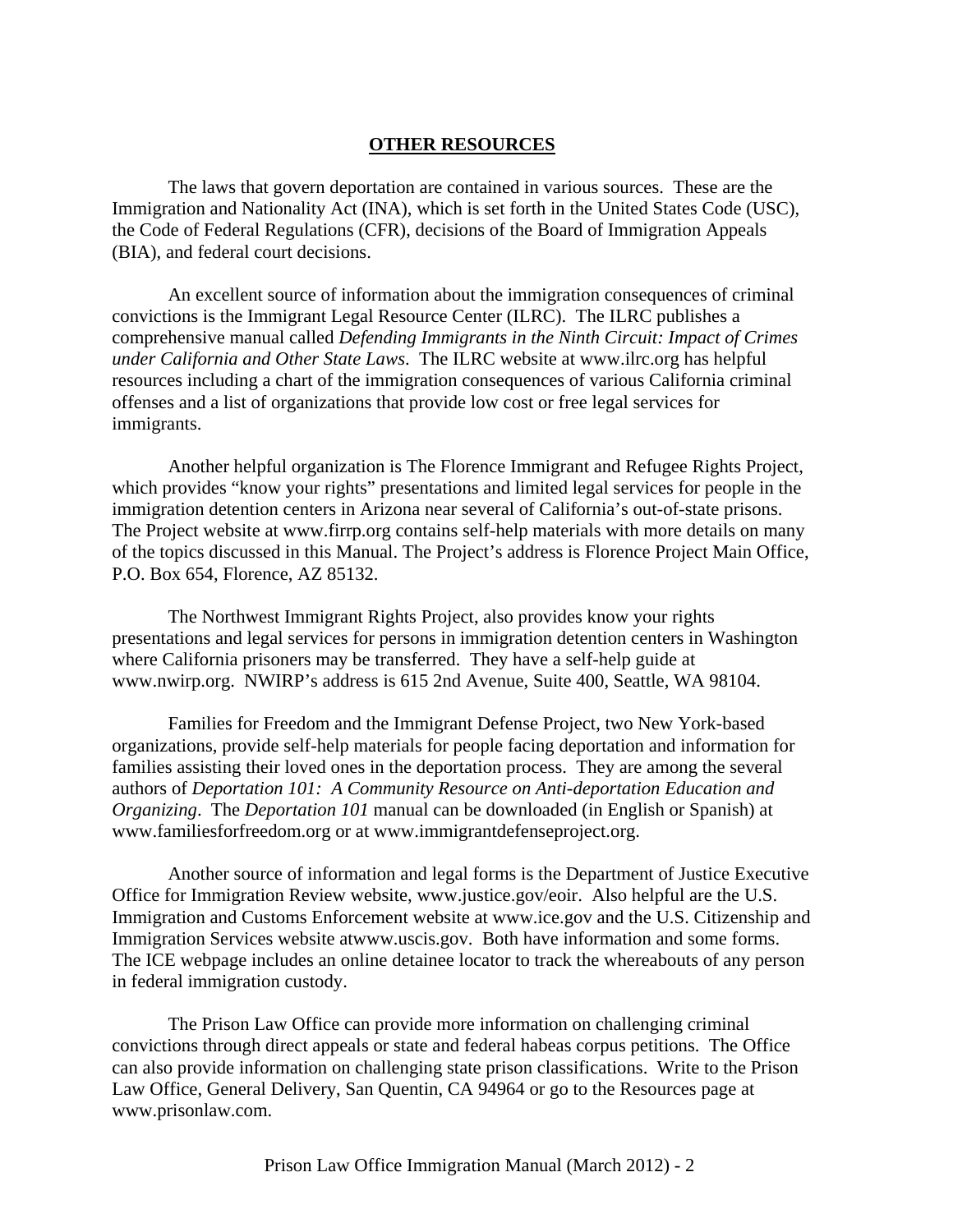#### **ACKNOWLEDGMENTS**

 We are deeply indebted to the Political Asylum/Immigration Representation Project (PAIR) (www.pairproject.org), which generously shared its *Self-Help Manual for People Detained by the Immigration Service* (Nov. 2009) with us. PAIR's manual provided the framework for this manual, although Prison Law Office staff reorganized and revised the content significantly to make the material appropriate for California state prisoners.

 We are also sincerely grateful to Angie Junck of the Immigrant Legal Resource Center and Raha Jorjani of the U.C. Davis School of Law Immigration Law Clinic, who reviewed drafts of this material and provided feedback that greatly improved this manual.

 Further thanks are due to the Detention Watch Network, Families for Freedom, Immigrant Defense Project, and the National Immigration Project of the National Lawyers Guild, who kindly allowed us to append excerpts of their excellent resource, *Deportation*  101: A Community Resource on Anti-Deportation Education and Organizing, to this manual.

Any errors in this manual are the sole responsibility of the Prison Law Office.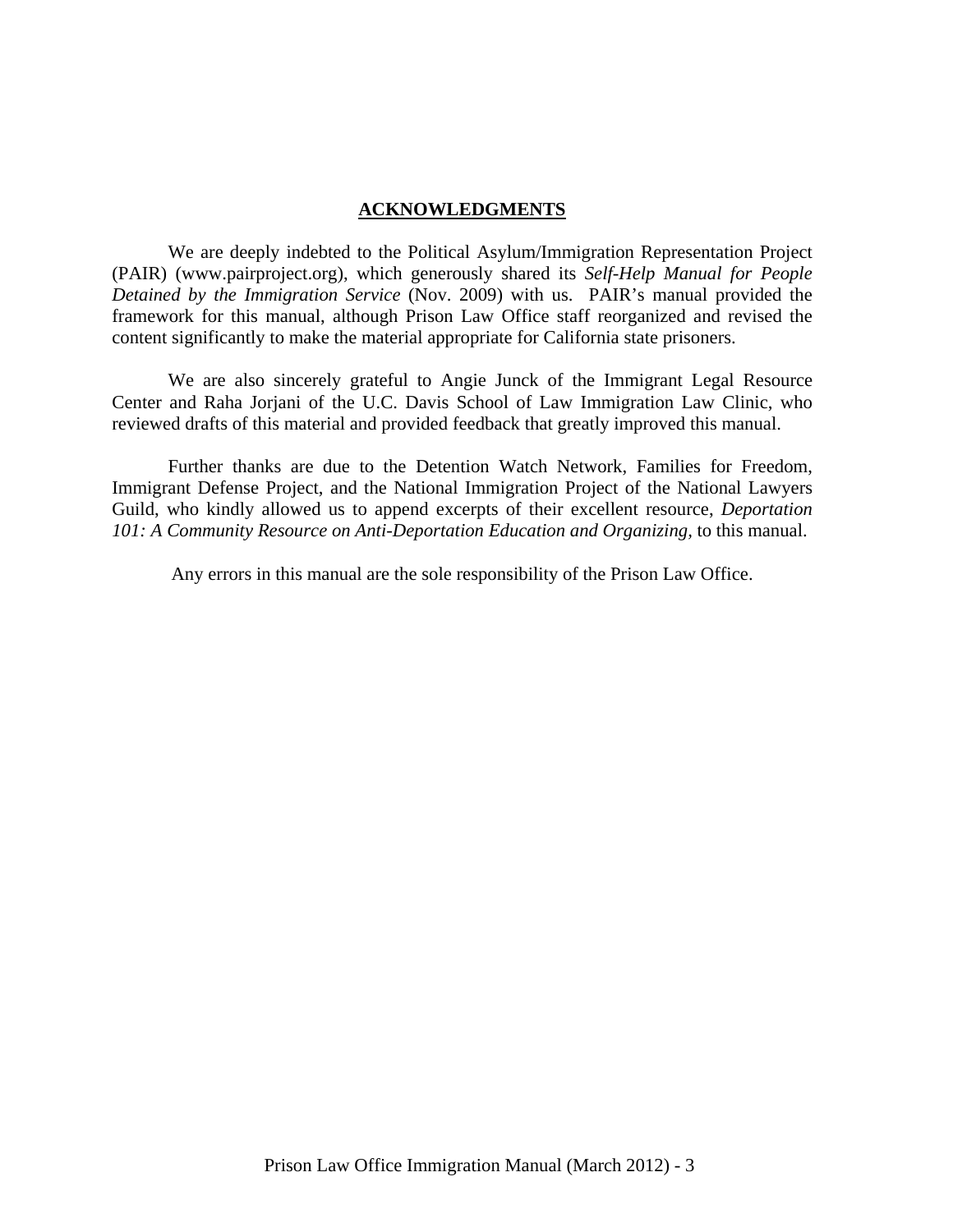# **TABLE OF CONTENTS**

## THE IMMIGRATION DETAINER (HOLD)

## GROUNDS FOR DEPORTATION

| Can I be deported even if I am a citizen? How do I know if I might be a citizen? 7                                                                                          |  |
|-----------------------------------------------------------------------------------------------------------------------------------------------------------------------------|--|
|                                                                                                                                                                             |  |
| Can I be deported even if I was in the U.S. legally or had a green card before I was<br>convicted? Can I be removed even if I am married to a U.S. citizen or am the parent |  |
|                                                                                                                                                                             |  |
|                                                                                                                                                                             |  |
| Can I argue that my criminal offense does not make me deportable or is not an<br>aggravated felony, drug-related crime, crime involving moral turpitude (CMT) or            |  |
| Is there anything else I can do about my criminal conviction to improve my chances                                                                                          |  |
|                                                                                                                                                                             |  |

# RELIEF FROM DEPORTATION

| What forms of relief from deportation might be available to me if I am a longtime   |  |
|-------------------------------------------------------------------------------------|--|
| Can I avoid being deported regardless of my immigration status if my deportation    |  |
| Can I avoid being deported if returning to my home country will put me in danger?19 |  |

Prison Law Office Immigration Manual (March 2012) - 4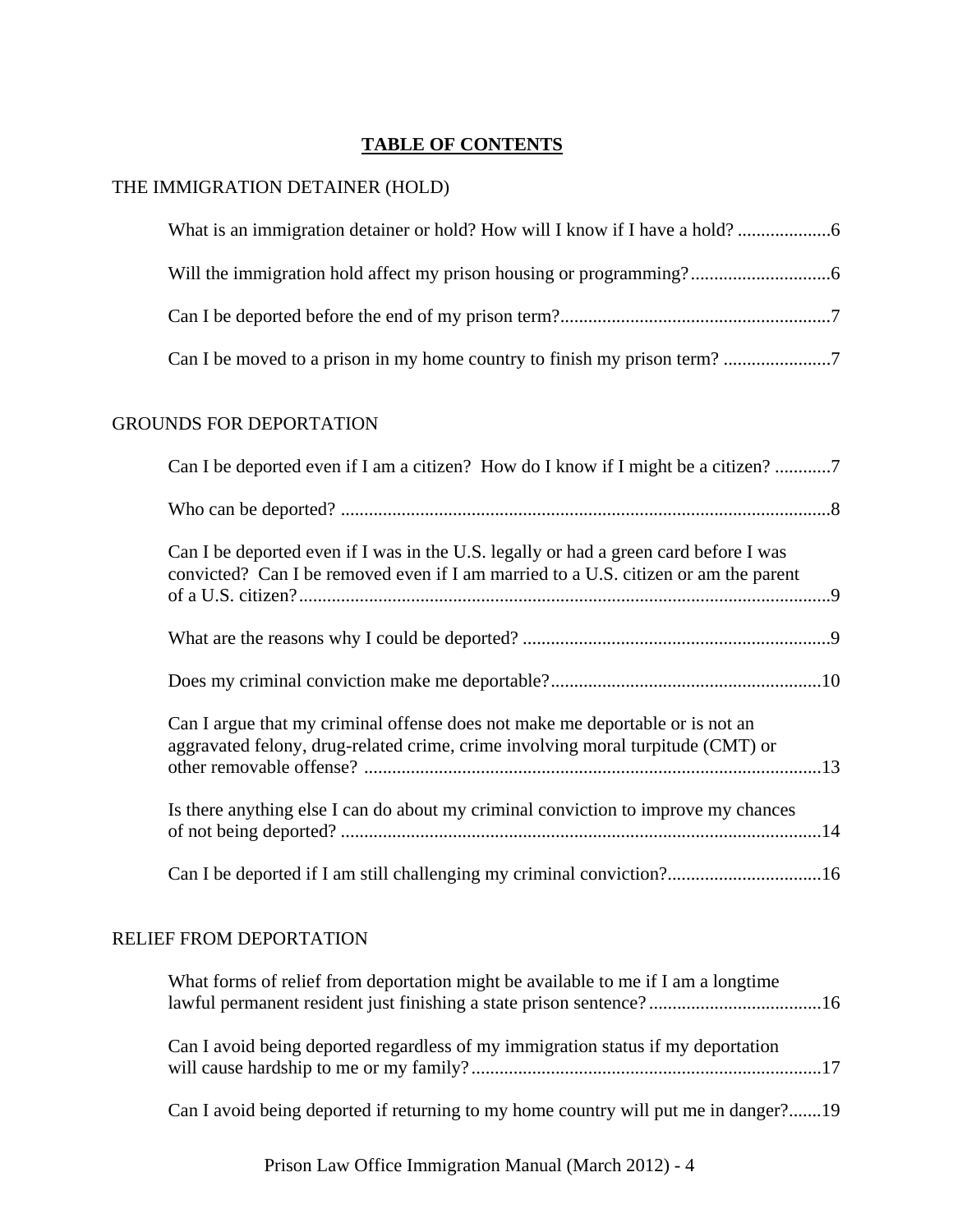Can I avoid being deported if I have been the victim or witness of a crime in the U.S?...21

# DEPORTATION PROCEEDINGS

| Does ICE have to give me a hearing, or could I be deported without a hearing?24 |  |
|---------------------------------------------------------------------------------|--|
|                                                                                 |  |
| Can I be released, or will I have to stay in detention while I am awaiting      |  |
|                                                                                 |  |
|                                                                                 |  |
|                                                                                 |  |

# AFTER THE REMOVAL ORDER

| How long will it be after the removal order before I am removed? 27                    |  |
|----------------------------------------------------------------------------------------|--|
| Can I appeal my removal order or get the immigration judge to reopen or                |  |
|                                                                                        |  |
|                                                                                        |  |
| What if no country will take me? Will I have to stay in detention if my deportation is |  |
|                                                                                        |  |
| What will happen if I come back to the United States without permission                |  |
| APPENDICES (EXCERPTS FROM THE <i>DEPORTATION 101</i> MANUAL)30                         |  |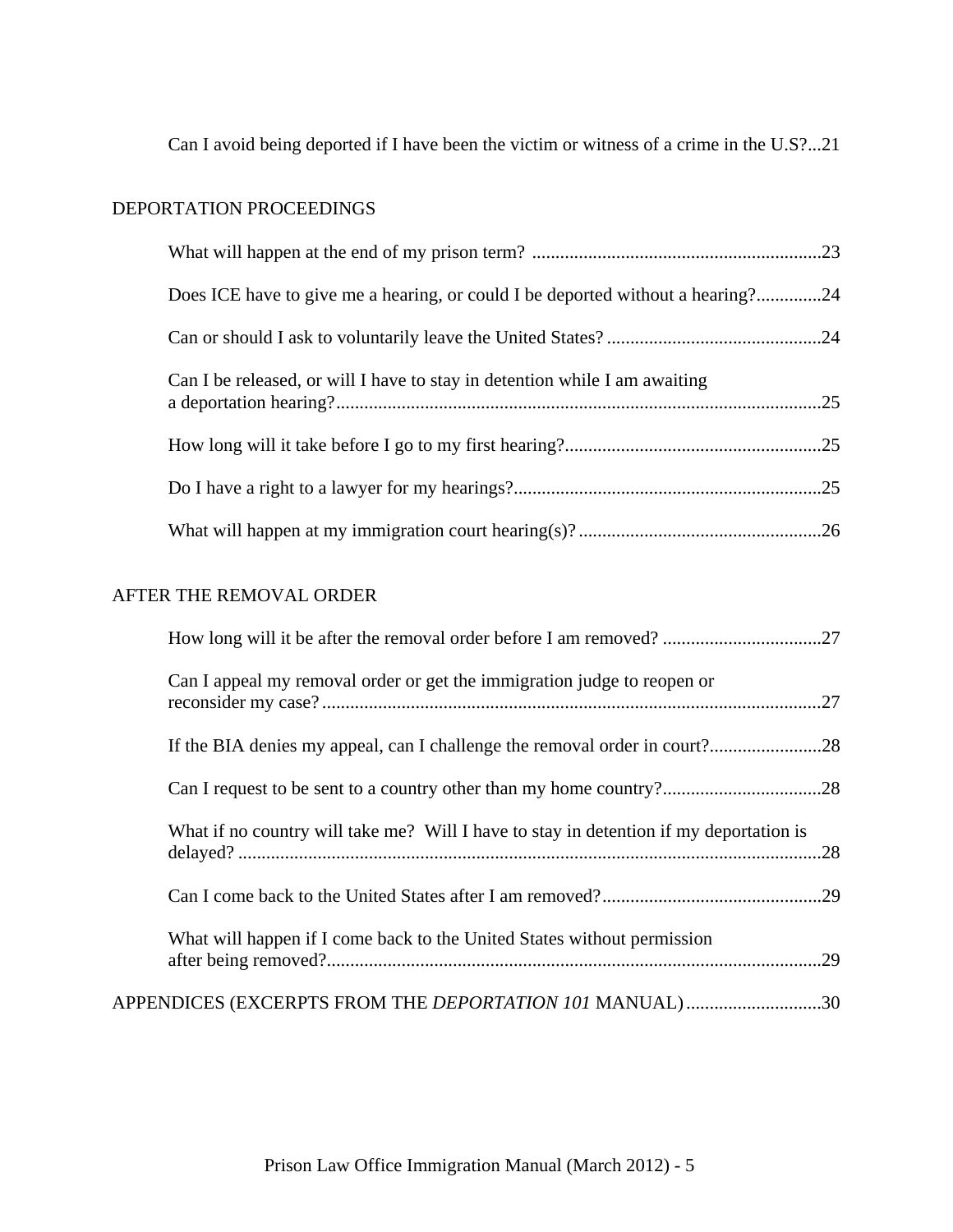# **THE IMMIGRATION DETAINER (HOLD)**

## **What is an immigration detainer or hold? How will I know if I have a hold?**

 The California Department of Corrections and Rehabilitation (CDCR) reports all prisoners who are believed to be noncitizens (often based upon birth in a foreign place) to U.S. Immigration and Customs Enforcement (ICE), a division of the Department of Homeland Security. This is the start of the process by which ICE identifies noncitizen prisoners for "removal," (often called deportation) from the U.S. An overview of the deportation process and the agencies that are involved in the various stages of the process ("Deportation Map" from *Deportation 101*) is included in the Appendices at the end of this manual.

 If the CDCR notifies ICE that you may be noncitizen, ICE will interview you to decide whether or not to issue an immigration detainer (also called an ICE "hold"). Any information that you give to ICE in the interview can be used to place a hold and eventually to deport you. For tips on what an immigration hold means and what to do during an immigration interview, see the Appendix ("Immigration in Jail" from *Deportation 101*) at the end of this manual.

 An ICE hold is a request for CDCR to notify ICE when your prison term is finished and to hold you in custody so that ICE can pick you up and place you into deportation proceedings. It is important to understand that ICE may issue a hold even if you are a U.S. citizen or are lawfully in the U.S. An ICE hold does not necessarily mean that you can or will be removed from the U.S.

 If ICE decides to issue a hold, CDCR will give you a written notice (Form I-247) telling you that a hold has been placed. The form will show whether ICE is just investigating you or whether ICE is actually asking CDCR to hold you for transfer to ICE custody when you finish serving your state prison term. Typically, CDCR officials will notify ICE at the end of your term so that you will be transferred to ICE custody and not be released to the streets. CDCR can hold you for ICE for no more than 48 hours (not counting weekends and federal holidays) after the date that your state prison term ends. Sample requests to be released from custody if you have been held in state prison more than 48 hours after the end of your state prison term can be obtained by contacting Immigrant Legal Resource Center (www.ilrc.org).

## **Will the immigration hold affect my prison housing or programming?**

 Although the ICE form says that an ICE hold should not affect prison classification or eligibility for work programs, the CDCR regulations provide otherwise. Under CDCR rules, an immigration hold does not increase your classification score, but it is a case factor that will be noted in your classification documents and might affect where you will be housed. For example, if you have an immigration hold you cannot be housed at a Level One minimum security facility that does not have gun towers. You are also more likely to be transferred to one of the CDCR's out-of-state facilities if you have an immigration hold. An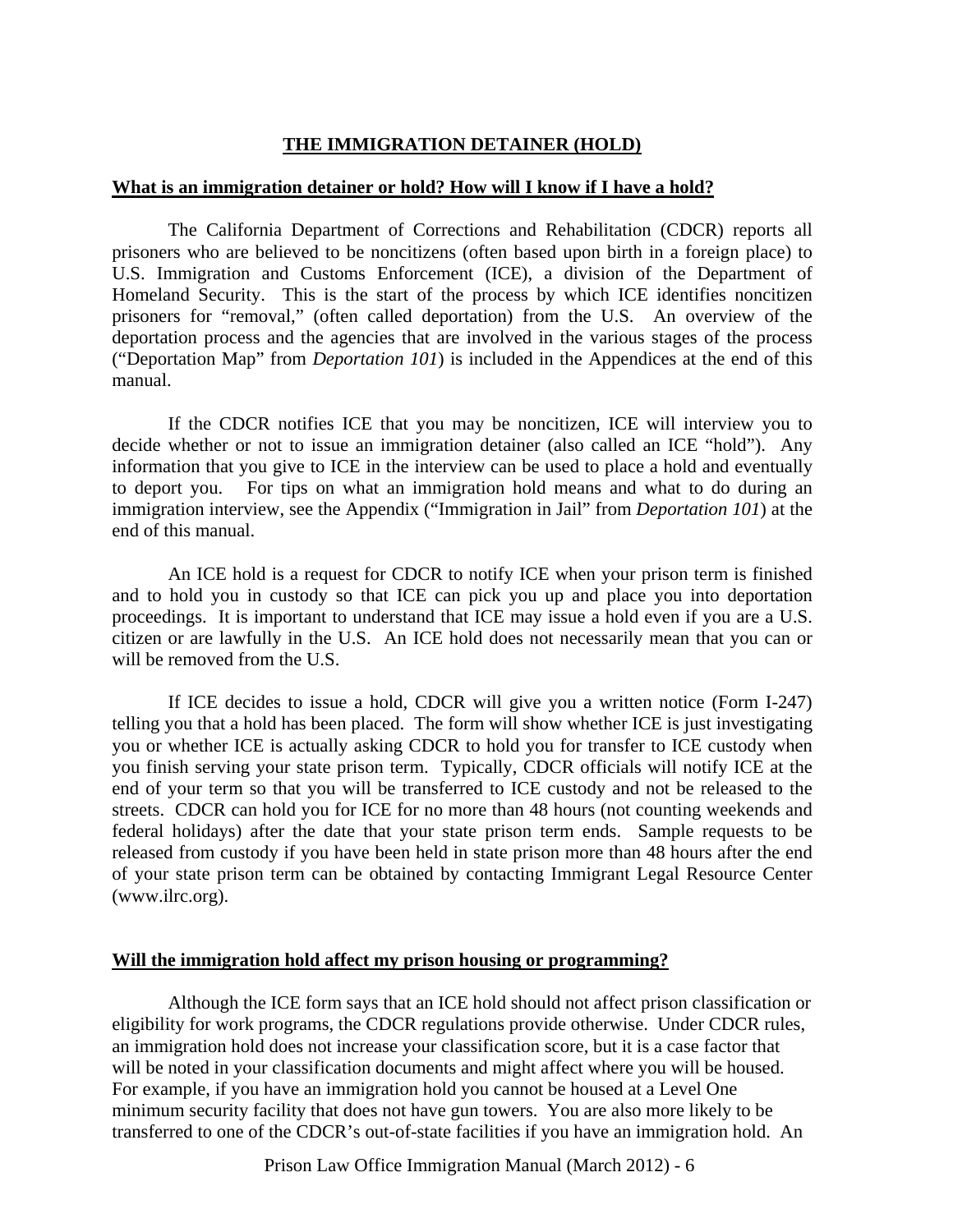immigration hold may prevent you from participating in some programs, such as Prison Industries Authority (PIA) jobs, the Family Foundations Program, the Alternative Custody Program, substance abuse programs, or work furlough. If you want to challenge a classification or program restriction based on your ICE hold, you should file a CDCR Form 602 administrative appeal and pursue it to the highest level. If you do not get a satisfactory response to your 602, you may want to file a petition for writ of habeas corpus in state court. On request, the Prison Law Office can send you free information on how to file administrative appeals and state habeas petitions.

## **Can I be deported before the end of my prison term?**

 California will not let ICE deport you until you have finished serving your state prison term.

 In the past, the California law-makers have tried to change the laws to allow early release and deportation of some noncitizen prisoners. However, as of this date, efforts to change the law in this way have not succeeded.

#### **Can I be moved to a prison in my home country to finish my prison term?**

 There are treaties under which noncitizen prisoners may serve their sentences in their home countries. However, there is no right to a transfer and the U.S. government, the state of California, and the foreign country all must agree to a transfer. The process takes 6 months to 3 years and very very few California prisoners have ever been transferred. Your correctional counselor should be able to provide you with transfer application forms and information on the process. Information is also available from the Immigrant Legal Resource Center (ILRC).

 If you want to apply for a transfer, you should understand what rights you will or won't have in your home country and what your home county's prison conditions are like. For more information, Human Rights Watch and Amnesty International write reports that comment on prison conditions in other countries.

## **GROUNDS FOR DEPORTATION**

## **Can I be deported even if I am a citizen? How do I know if I might be a citizen?**

 ICE cannot deport a person who was born a U.S. citizen, has gone through the process of becoming a "naturalized" U.S. citizen, or has derived citizenship from a parent.

 Under certain circumstances, you might be a citizen by birth or through your parents if:

• You were born in the U.S. or a U.S. territory such as Puerto Rico, the U.S. Virgin Islands or Guam;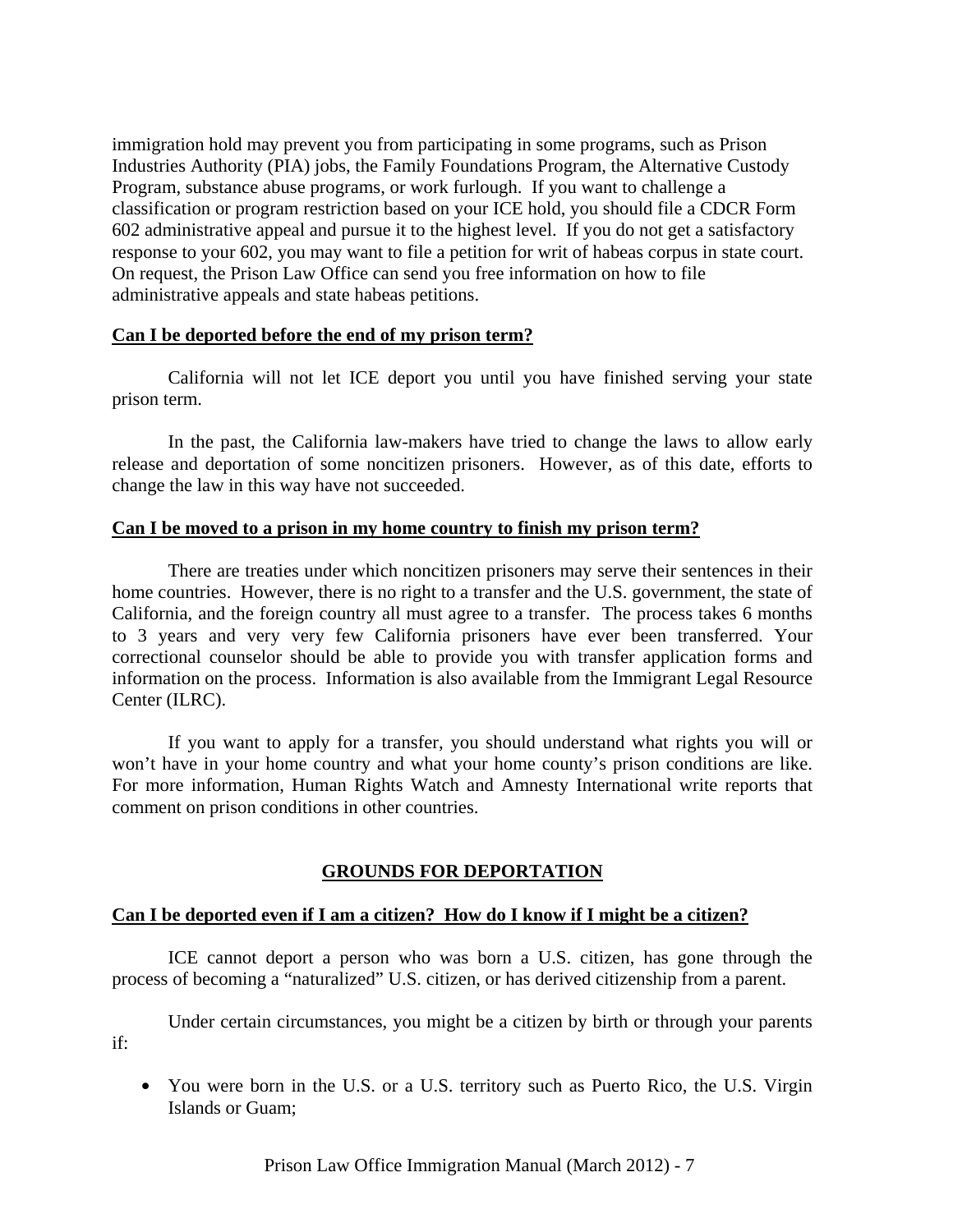- You were born in another country, but one or both of your parents was a U.S. citizen and lived in the U.S. for a certain period of time before your birth;
- You were found in the U.S. when you were under the age of 5 and your parents' place of birth are unknown;
- Before your 18<sup>th</sup> birthday and while you were a Lawful Permanent Resident, both (or sometimes just one) of your parents became a naturalized citizens and while you were still an unmarried minor, a citizen parent had legal and physical custody of you.

 The law is complicated and has changed over the years; there may be other grounds on which you might or might not be a U.S. citizen or national. Five factors will affect whether you are a U.S. citizen even though you were born outside of the U.S. Those factors are:

- (1) Whether your parents were married when you were born;
- (2) Your date of birth;

(3) Whether one or both of your parents was a U.S. citizen when you were born or became a citizen while you were a minor;

- (4) How long your citizen parent lived in the U.S. prior to your birth; and
- (5) How long and at what ages you have lived in the U.S.

Charts to help determine whether you are a U.S. citizen are available at www.ilrc.org under the Citizenship and Naturalization tab.

**If you think there is a possibility that you are a U.S. citizen, you should immediately gather information and documents to prove your citizenship. If possible, you should send this information to ICE while you are still in state prison to try to get ICE to drop your hold. If ICE still brings deportation proceedings against you, you should not waive your rights to have a hearing in front of an Immigration Judge. When you have a hearing, you should tell the Immigration Judge why you think you are a citizen. It is never too late to bring a citizenship claim. You can do this even after you have been removed from the U.S.** 

## **Who can be deported?<sup>1</sup>**

 $\overline{a}$ 

Any person who is not a U.S. citizen can be deported from the U.S. However, whether you are in the U.S. legally, and what type of immigation status you have, can make a big difference in whether you have any chance of being able to stay in the U.S. at the end of your prison term. It may also make a difference in whether you are ever able to come back to the U.S. lawfully.

People who have legal status in the U.S. include lawful permanent residents (green card holders), asylees/refugees, people granted withholding of removal or temporary protected status (TPS), and people with visas (as tourists, students, businesspeople, etc.). But

<sup>1</sup> Portions of this section were adopted from *Deportation 101*.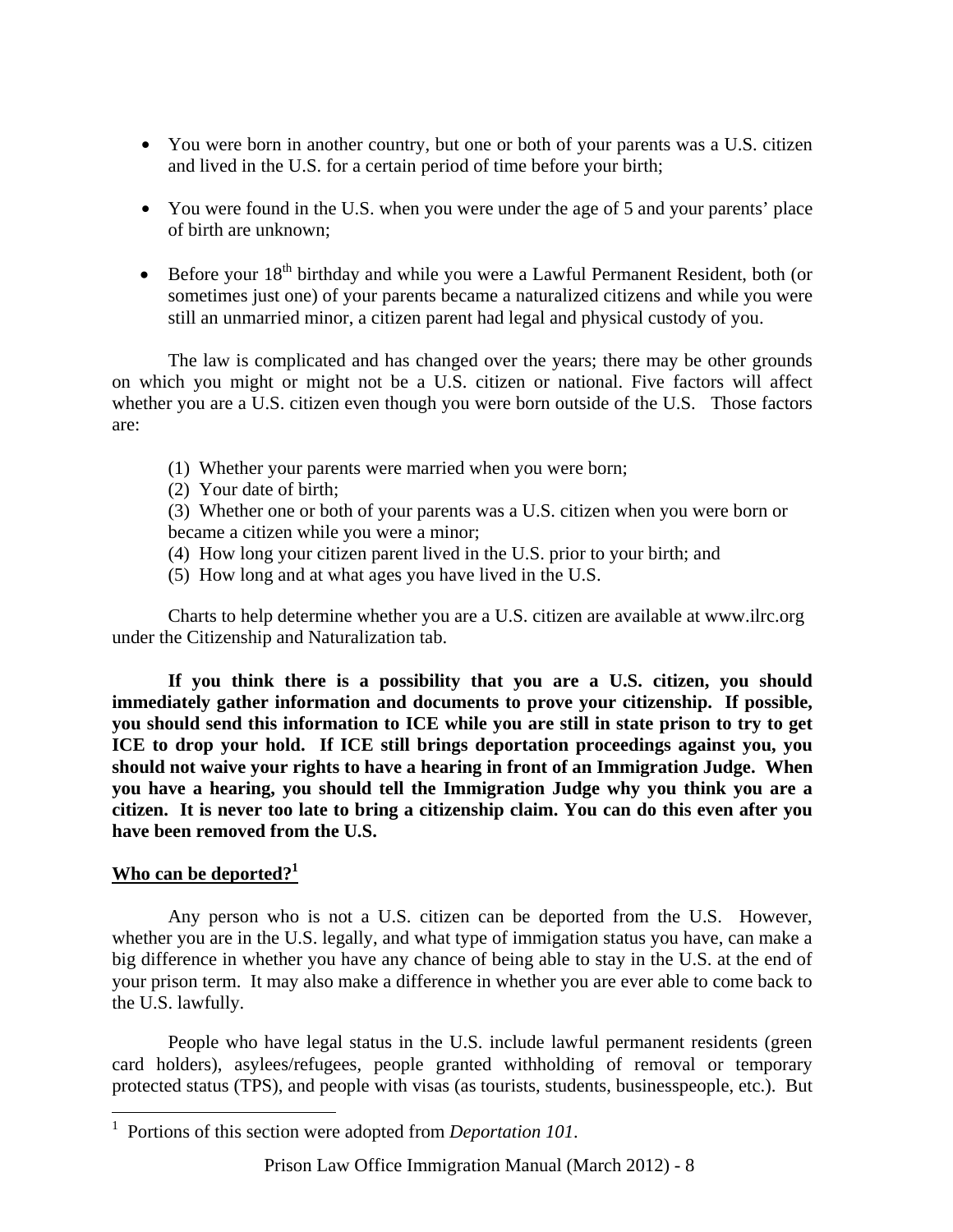even if you are in the U.S. legally, you may be deportable because of your criminal conviction. Unless you are granted some type of relief, you could lose your lawful status and/or be barred from getting a more secure form of legal status and end up being deported.

People who are "undocumented," meaning they are not in the U.S. lawfully, will have a much lower chance of being allowed to stay in the U.S. If you are not legally in the U.S., you are subject to deportation regardless of whether you were convicted of a crime. On top of that, your conviction may make it even less likely that you will be able to avoid deportation and may affect whether you can ever visit or live in the U.S. legally in the future. You are not lawfully in the U.S if:

- you "entered without inspection" for example, you walked across the border without going through Immigration inspection.
- you have a prior deportation order; you might have a deportation order, even if you don't know it – for example, if your green card application was denied and you did not get the notice that the government had started a deportation case against you then.
- you had a visa but stayed in the U.S. longer than your visa allowed.

**If you are not in the U.S. legally, your main goal at the end of your prison term might be to preserve your ability to get legal status in the U.S. either now or in the future. Whether or not you can succeed in that goal will be affected by what type of criminal conviction(s) you have.** 

## **Can I be removed even if I was in the U.S. legally or had a green card before I was convicted? Can I be removed even if I am married to a U.S. citizen or am the parent of a U.S. citizen?**

 Deportation is **always** a possibility for **anyone** who is not a U.S. citizen.For example, even a person who is married to a U.S. citizen, has children who are U.S. citizens, and has had a green card for 20 years could be deported. However, in some situations, your green card status or close family relationship to U.S. citizens might help you avoid deportation. (See "Relief from Deportation," below.)

## **What are the reasons why I could be deported?**

 There are several reasons why a noncitizen may be deported. In some cases, more than one reason may apply. The most common reasons are:

- You have violated immigration law, such as by entering the U.S. without documentation or with false documents, staying after your visa expired, committing marriage fraud, or returning to the U.S. after being deported. You can be deported for these immigration violations even if you do not have a criminal conviction.
- You have certain type(s) of criminal conviction(s), including even minor convictions relating to drugs, crimes involving moral turpitude (such as theft, fraud or violence),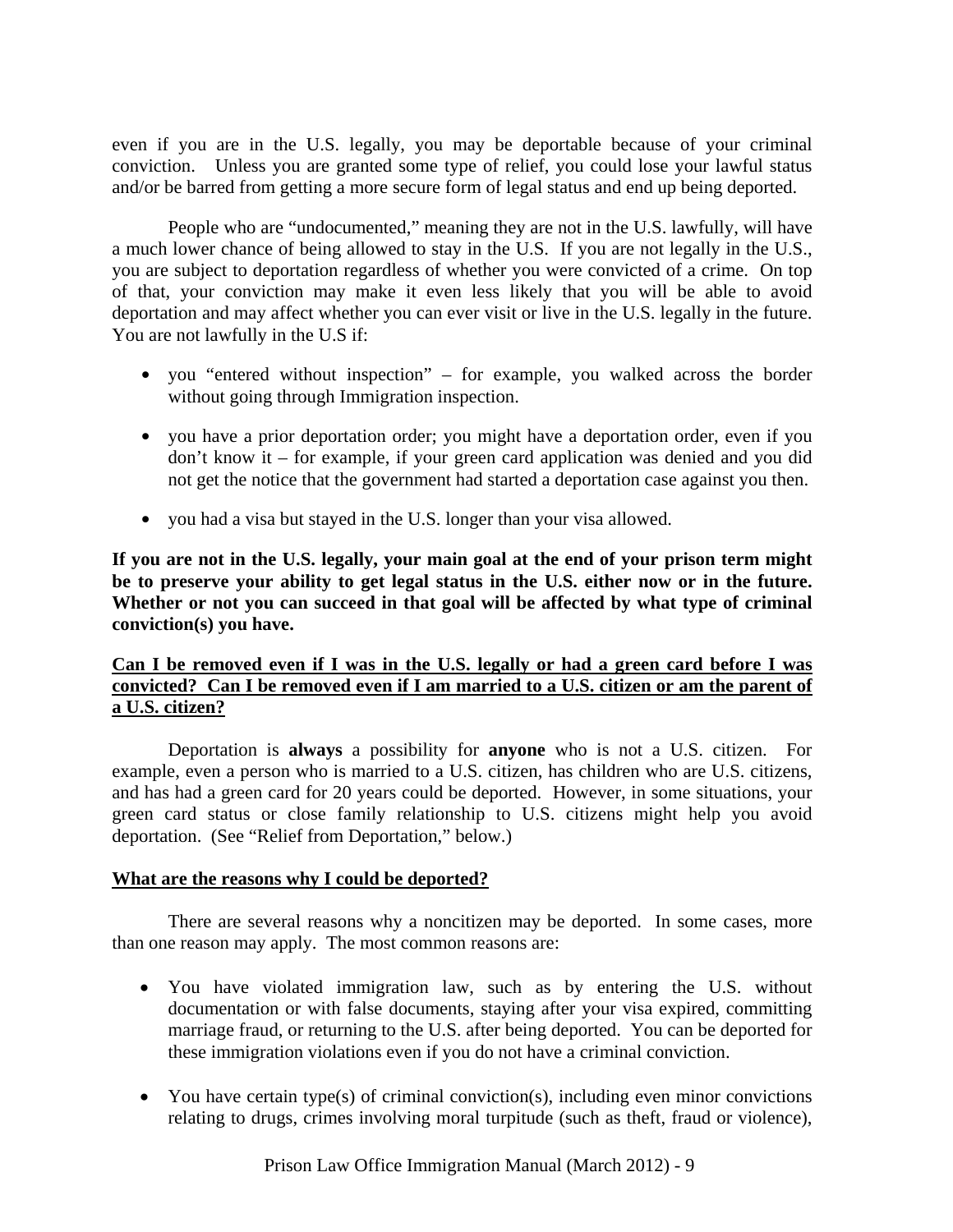firearms, domestic violence, child abuse, sexual crimes, and prostitution. While many felony convictions resulting in state prison sentences carry severe immigration consequences, the fact of a felony conviction alone does not necessarily mean an individual will be removed.

#### **Does my criminal conviction make me deportable?**

 Many types of felony convictions will make you deportable from the U.S. even if you are in the U.S. lawfully. More serious types of crimes will also limit your ability to get relief from deportation regardless of whether you have lawful status or are undocumented. The following is an overview of the most common types of crimes that will make you removable. Included in the Appendices to this manual are charts summarizing the different types of criminal conviction with immigration consequences ("Immigration Consequences of Crime Summary Checklist" and "Suggested Approaches for Representing a Noncitizen in a Criminal Case", both from *Deportation 101*). Please be aware that the law is complicated and there can be disputes over whether particular offenses fall into certain categories.

## **1. Aggravated Felonies**

 An aggravated felony conviction is the most serious type of crime under immigration law. It triggers deportation even for people with lawful status and bars almost all forms of relief from removal for any noncitizen. Therefore, an aggravated felony conviction results in virtually **mandatory deportation** in the great majority of cases.

If you are undocumented and have an aggravated felony conviction, you most likely will be deported from the U.S. "administratively" without a hearing. This means that you will not even get a hearing in front of a judge to make sure that your conviction really qualifies as an aggravated felony.

If you are deported from the U.S. because of an aggravated felony, you will be permanently barred from returning to the U.S. If you are deported for an aggravated felony and then return to the U.S. illegally, it is a crime and you could be sentenced to up to 20 years in federal prison just for the illegal re-entry.

 Immigration law has its own definition of what counts as an "aggravated felony," and the category actually includes many misdemeanors and other offenses that are not particularly "aggravated." The list of aggravated felonies includes the following crimes:

- murder
- rape
- sexual abuse of a minor
- any offense generally considered to be "drug trafficking"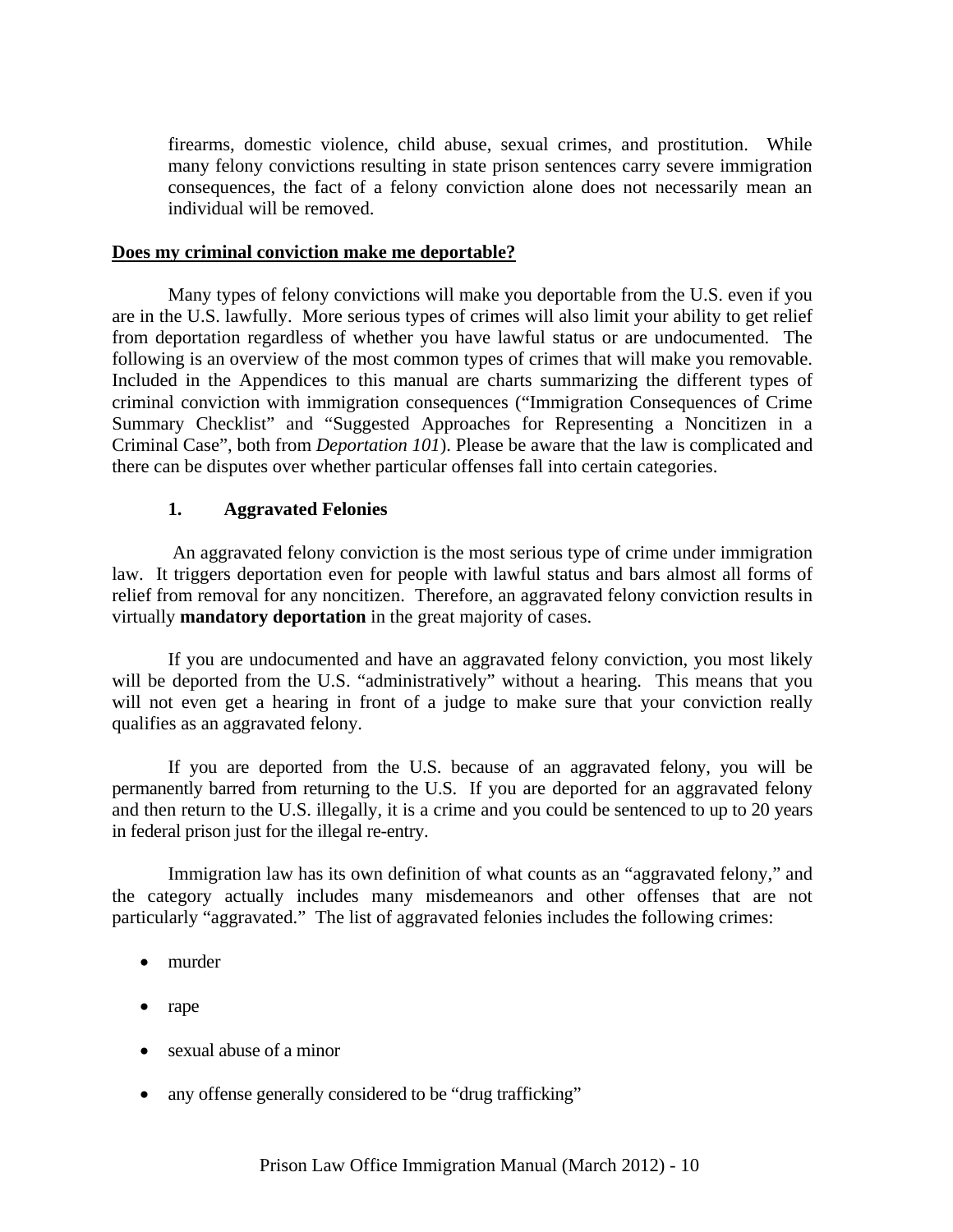- trafficking in firearms
- money laundering and illegal money transactions involving more than \$10,000
- fraud and tax evasion, including welfare fraud involving more than \$10,000
- a "crime of violence" with a sentence imposed of one year or more. A crime of violence means (a) a crime for which one of the elements is the use, attempt to use, or threatened use of physical force against a person or property, or (b) any other crime that is a felony and involves a substantial risk that physical force may be used against a person or property in the course of committing crime.
- theft, burglary, or receipt of stolen property with a sentence imposed of one year or more
- any crime of smuggling, harboring or illegally transporting noncitizens, except for a first offense involving your parent, spouse or child
- using or creating false documents with a sentence imposed of one year or more, except for a first offense which you committed to aid your spouse, child or parent.
- commercial bribery, forgery, trafficking in vehicles with altered numbers with a sentence imposed of one year or more
- bribery of a witness or perjury, with a sentence imposed of one year or more
- various other offenses such as demand for ransom, child pornography, a RICO offense punishable with a 5 year sentence, running a prostitution business, slavery, offenses relating to national defense, sabotage or treason, revealing the identity of an undercover agent, and failure to appear to serve a sentence if the underlying offense is punishable by a term of five years, or to face charges if the underlying sentence is punishable by two years, and
- obstruction of justice, with a sentence imposed of one year or more
- attempt or conspiracy to commit any aggravated felony.

# **2. Crimes Relating to Controlled Substances**

 Drug convictions have very serious immigration consequences. Nearly all offenses for crimes "relating to" controlled substances (illegal drugs) will make a non-citizen removable. Even minor offenses such as being under the influence of drugs, possessing drug paraphernalia, or possessing a small amount of drugs, will trigger these immigration consequences. However, some crimes that are not directly related to drugs, like a conviction for being an "accessory after the fact" to another person's drug crime, may not qualify as being "related to" controlled substances.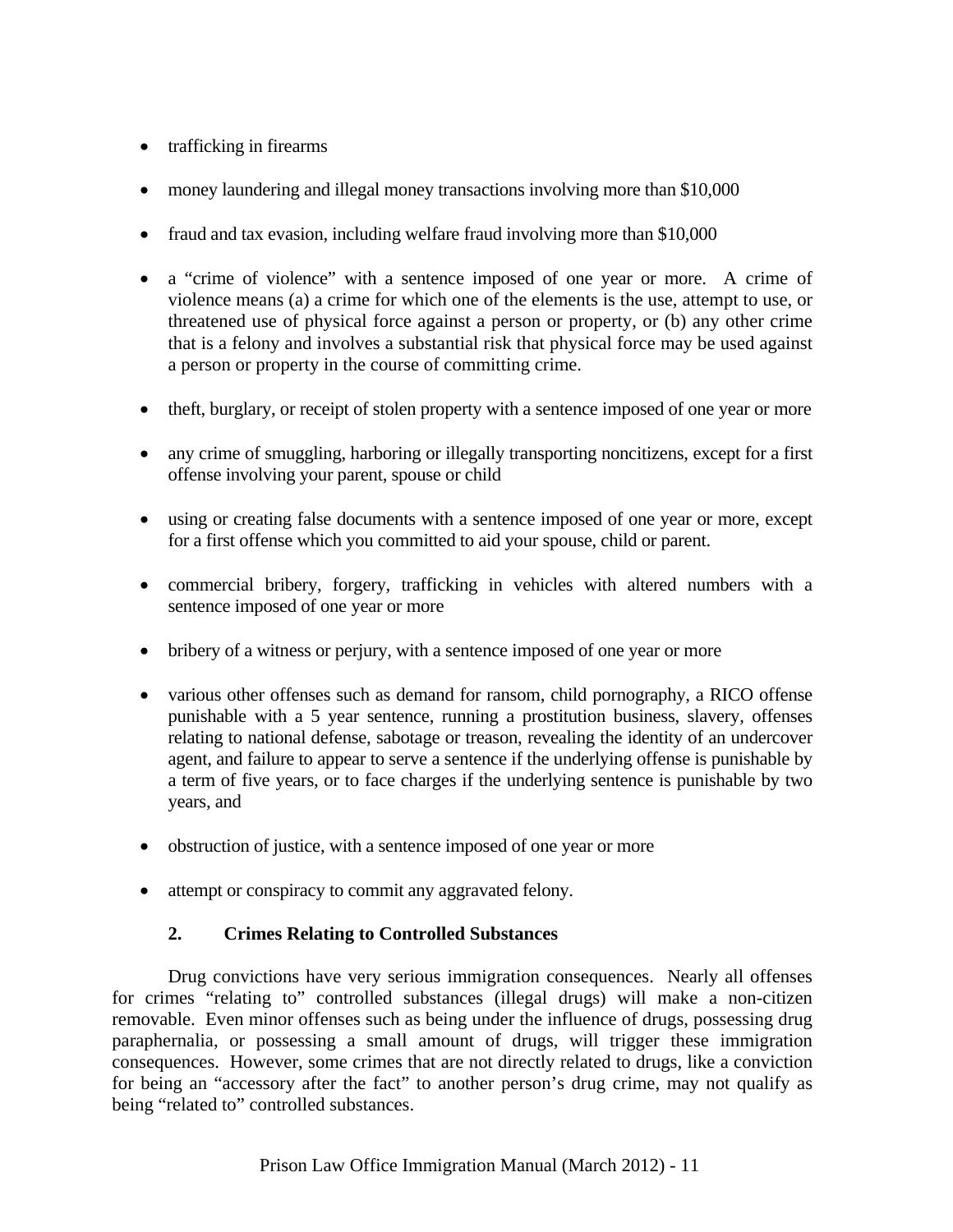There is only one situation in which a drug crime might not have severe immigration consequences -- if your only drug crime is one conviction of simple possession of 30 grams or less of marijuana. If you have lawful status, you are not deportable if that is your only crime. If you are undocumented, you may be eligible to avoid being deported for the offense.

Some controlled substance offenses that qualify as "drug trafficking" offenses will also be classified as aggravated felonies. For immigration purposes, drug trafficking can include even sale of small amounts of a controlled substances and possession with intent to sell. There are arguments, however, that convictions for transporting, offering to transport, or offering to sell a controlled substance are not "drug trafficking" aggravated felonies. If you are convicted of any of these particular offenses you might be able to argue that your conviction is not an aggravated felony.

# **3. Crimes Involving Moral Turpitude (CMTs)**

"Crimes involving moral turpitude" (or "CMT's") is a broad category of crimes that may make you removable and ineligible for relief from deportation. Hundreds of types of offenses qualify as CMTs. Since federal immigration law provides no specific definition of what crimes are CMTs, there are numerous legal disputes about whether a particular crime is or is not a CMT. In general, the following types of crimes are considered to be CMTs:

- offenses (either felonies or misdemeanors) which require either an intent to defraud or an intent to steal (for example grand or petty theft);
- offenses which require an intent to cause or threaten great bodily harm or, in some cases, in which great bodily harm is caused by a willful or reckless act;
- some offenses against special groups such as spouses, domestic partners, minors, and other dependents;
- felonies and some misdemeanors which require "malice"; and
- sex offenses which require "lewd" intent.

 Whether you will be removable or will be barred from staying in the U.S. for a CMT depends on the number of your CMT convictions, the length of the potential or actual sentence you received for the CMT, and the date you committed the CMT. A CMT conviction can limit the types of relief from removal that are available to you, but you may have more options than if you have an aggravated felony conviction.

## **4. Other Deportable Offenses**

 Some crimes that do not qualify as either aggravated felonies, controlled substance offenses, or CMTs can make you removable and/or bar you from obtaining immigration relief. However, with such convictions, you may have more ways to get relief from removal.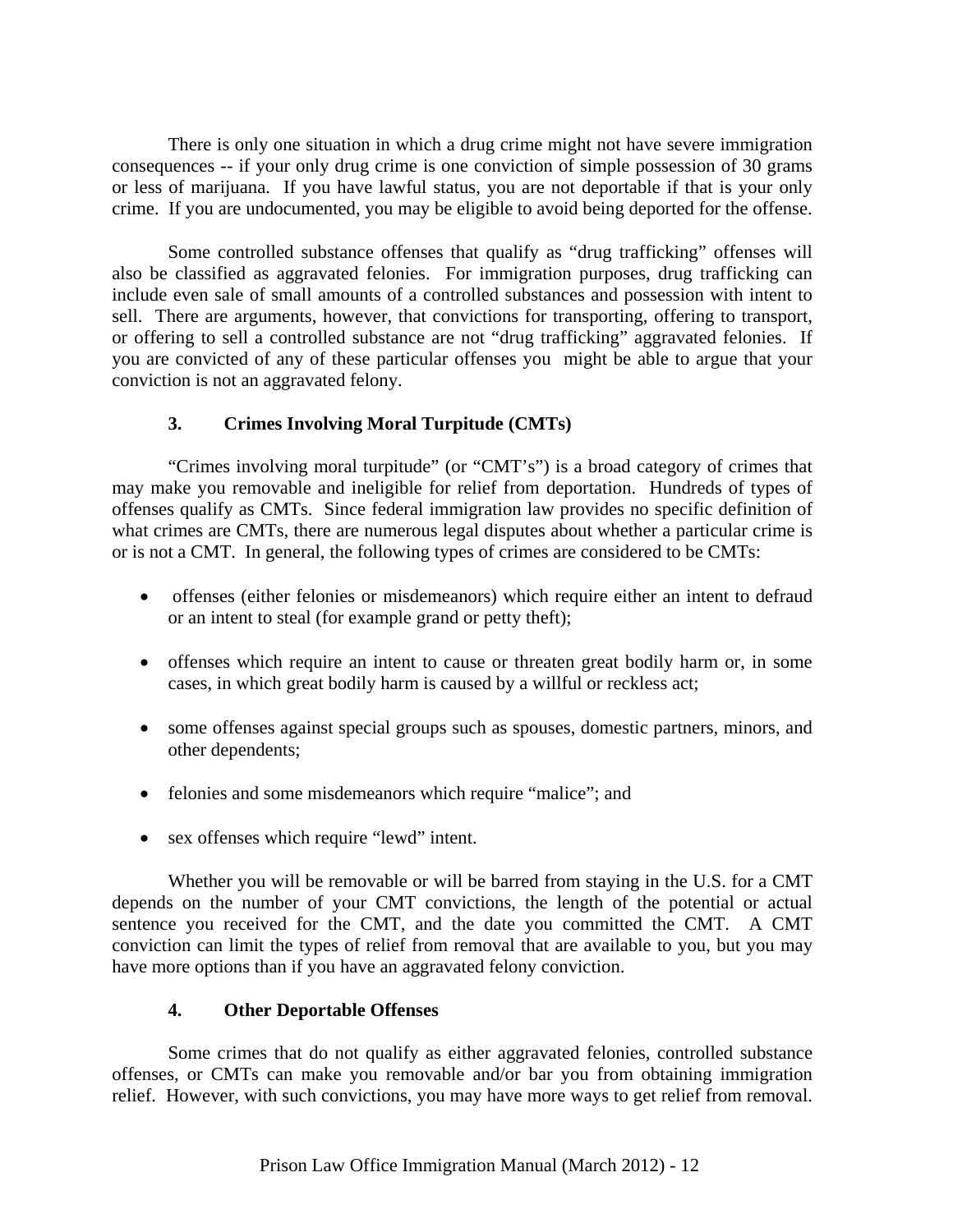The most common offenses for which you can be deported (that are not in one of the other categories) are the following:

- a firearms conviction, such as unlawful possession of a gun, or
- a conviction for domestic violence, stalking, violating a protective order or abusing, neglecting or abandoning a child.

## **5. Gang Membership and Affiliation**

There is no immigration law that makes a person deportable just for gang membership or affiliation (although a conviction for actually participating in criminal gang activities would likely be deemed to be a CMT). However, if you have a record of being involved with a street or prison gang, it will be especially difficult for you to get any relief from deportation. If there is any chance that ICE will think that you have a gang affiliation, and you want to avoid being deported, you should gather as much evidence as possible to show that you were not involved in a gang or that you are rehabilitated and have dropped out of the gang lifestyle.

## **Can I argue that my conviction is not an aggravated felony, drug-related crime, crime involving moral turpitude (CMT) or other removable offense?**

The federal government often has the burden to prove that your criminal conviction is an aggravated felony, drug-related crime, CMT or other deportable offense. In some cases, your criminal history records will clearly show that your crime falls in one or more of those categories. Other times, it may be open to dispute. Usually disputes happen where the state law that you were convicted under covers several different types of actions that don't all neatly fit into one of the immigration law categories. For example, a California conviction for possessing a weapon might involve either firearms or non-firearm weapons; that conviction will qualify as a deportable crime under the immigration law firearms rule only if the weapon actually was a firearm.

If there is a question about whether your crime fits a certain immigration law criteria, you can try to defend against deportation by arguing that your conviction does not make you deportable or is not a drug crime, aggravated felony or CMT. An immigration judge will usually use a "categorical analysis" to decide whether your conviction triggers a particular immigration law penalty. For example, for a weapons possession offense, the judge might have to decide if there is evidence that you possessed a gun rather than a knife or other weapon. In most cases, the immigration judge is only allowed to look at certain official documents from your criminal case file to see what the facts were. Those documents include the charging papers (indictment, complaint, information), jury instructions, verdicts or findings made by a jury or court, your written agreement to plead guilty or no contest and the reporter's transcript from the hearing when you entered your plea, and the sentencing order and the reporter's transcript from your sentence hearing. The immigration judge cannot rely on a police report or probation report **unless you pled guilty or no contest and you or your attorney agreed that the report contained a factual basis for the plea.** The immigration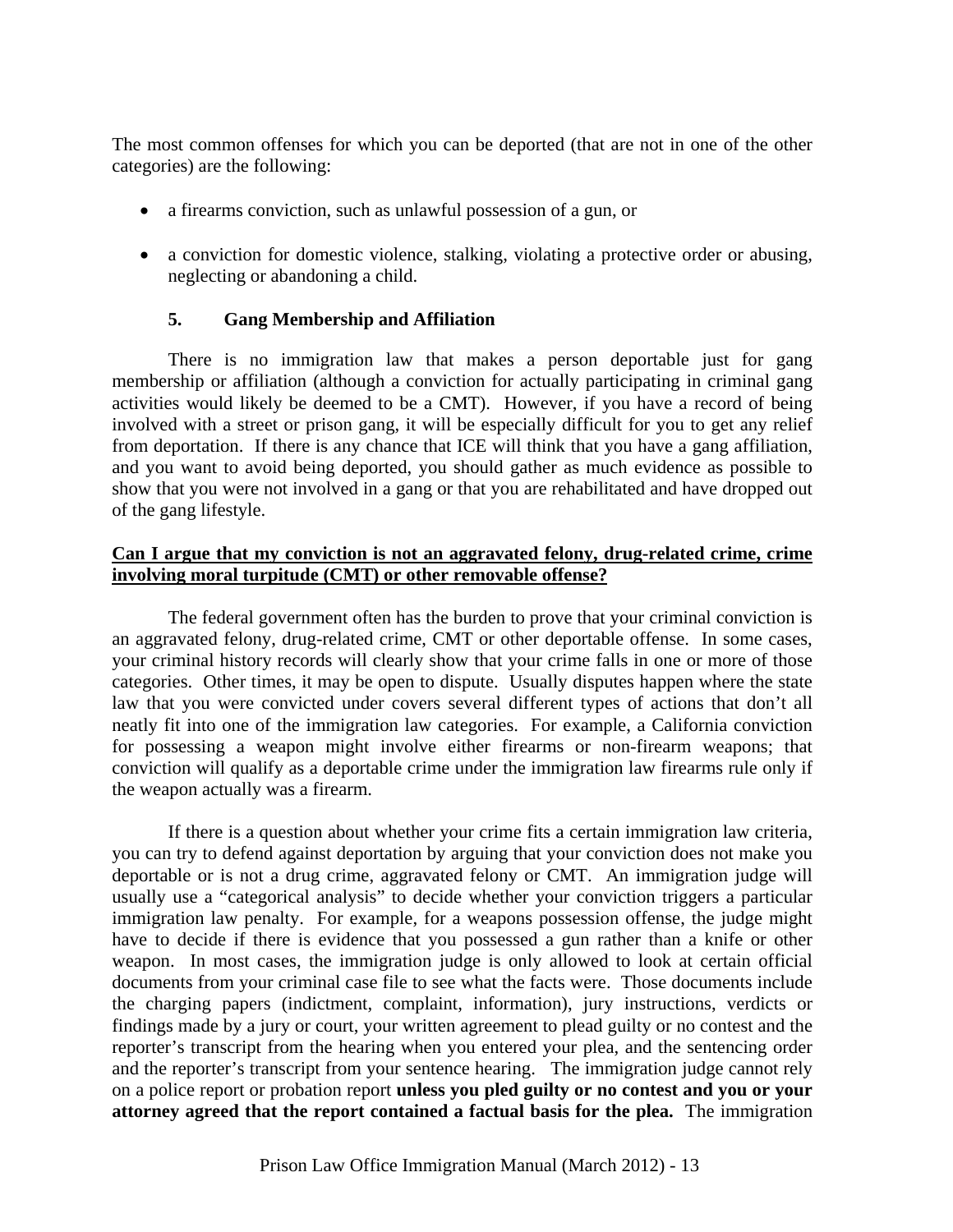judge cannot consider comments you make or the prosecutor's or co-defendant's statements, or other any information that is not an official finding of the criminal case jury or judge.

You should be aware that the categorical approach currently does **not** apply in two important situations. This means that in some cases the immigration judge can look outside of the official documents described above to decide whether you are deportable. First, the categorical approach does not fully apply to immigration provisions with "circumstancespecific" factors, like the aggravated felony for "fraud or deceit offense with a loss exceeding \$10,000" and possibly the deportable "crime of domestic violence." Second, the categorical approach does not fully apply to decisions about whether crimes involve moral turpitude (are CMTs).

## **Is there anything else I can do about my criminal conviction that would improve my chances of not being deported?**

 Getting your criminal conviction reversed or reduced to less serious offenses, or getting your sentence lowered, might help you avoid deportation. For example, getting an aggravated felony reduced to a less serious offense under immigration law could increase your chances of getting relief from removal. The key is that the conviction must be reversed, vacated or reduced because of legal error. For example, the immigration consequences of a conviction will not be eliminated or changed by so-called "rehabilitative relief." Rehabilitative relief includes situations where the court modified or erased (sometimes called "expunging") a conviction because you completed probation or fulfilled other conditions or for humanitarian purposes. In deciding whether to challenge your criminal conviction(s) to avoid deportation, you should think about what remedy the courts could grant you if you win the legal arguments you are making, and whether you might end up with no criminal conviction or with a different type of conviction or shorter sentence with less severe immigration consequences.

 Any challenge to your criminal conviction should be presented to the state courts that hear criminal cases (not to the immigration judge). You should bring any criminal case challenges as soon as possible in hopes of getting the issues resolved before the end of your CDCR prison sentence.

 There are many types of legal errors that can lead to reversal or modification of a conviction or sentence. Sometimes there are legal errors related to a defendant's noncitizen status. For example, the court that convicted you might have made a legal error requiring reversal of your conviction if it did not warn you that your guilty or no contest plea could make you deportable. As another example, you might be able to get your conviction reversed if your criminal case attorney provided ineffective assistance by not accurately advising you about the immigration consequences of a conviction before you decided whether to plead guilty or no contest.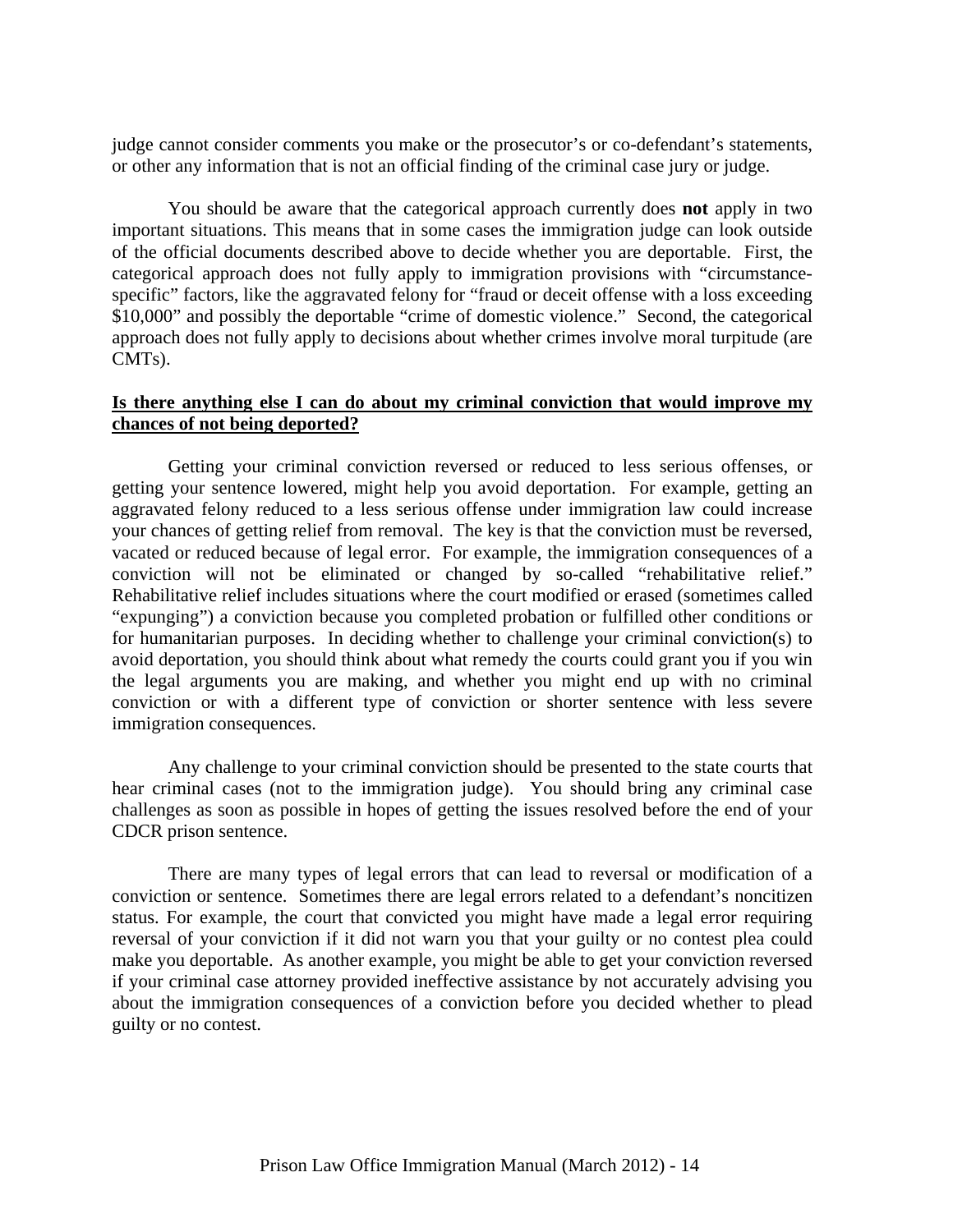The most common ways to challenge a criminal conviction are summarized here:

- You can file a **direct appeal**. You must file a notice of appeal within 60 days of your sentencing; in rare cases, you may be able to get permission to file a late notice of appeal. Also, if you pled guilty or no contest, and you want to raise some types of issues, will have to apply to the court for permission to raise those issues; this is called a certificate of probable cause. If you are indigent (have little or no money) and you ask for an attorney, the court must appoint an attorney to represent you in your direct appeal at the state's expense.
- You can request a **recall of commitment**. The court that sentenced you has power to grant a recall of commitment within 120 days after your sentencing for any rational reason related to lawful sentencing. If the court was not aware of the immigration consequences of your sentence, it might be willing to recall your commitment and resentence you to a term that could make it easier for you to avoid removal under the immigration laws.
- You can file a **motion to vacate your criminal conviction under Penal Code § 1016.5** if (1) you pled guilty or no contest and the judge did not warn you that the plea could lead to your removal from the U.S. and (2) you can show there is a reasonable probability that you would not have pled guilty or no contest if you had been properly warned. There is no set time limit for filing a § 1016.5 motion, but you should do so as soon as possible.
- You can file a **state petition for writ of habeas corpus**. You must file a habeas while you are still in state prison or on state parole. You can request an attorney; if the court issues an "order to show cause" (an order that the state respond to your legal arguments), then it must appoint an attorney to represent you at the court's expense. State habeas corpus is used when the issue requires consideration of facts that were not presented in the trial court. A common habeas corpus claim is that trial or appellate counsel provided ineffective assistance that might have affected the outcome of the case. For example, you may have received ineffective assistance if (1) your criminal attorney did not accurately tell you the specific immigration consequences if you entered a guilty or no contest plea and (2) you would not have entered the plea if you had been properly advised.
- If you challenge your conviction in the state courts, and you are not successful, you might be able to bring a **petition for writ of habeas corpus in federal court**. There are strict deadlines for filing federal habeas corpus actions and you usually will have to file your petition within one year after your direct appeal is concluded; however, some types of state court actions can toll the timelines (stop the clock) while they are pending. If you are indigent, the court might appoint an attorney to represent you free of charge, but it does not have to do so.

The rules of criminal law and procedure are complicated. Your trial or appellate attorney from your criminal case may be able to answer your questions or help you challenge your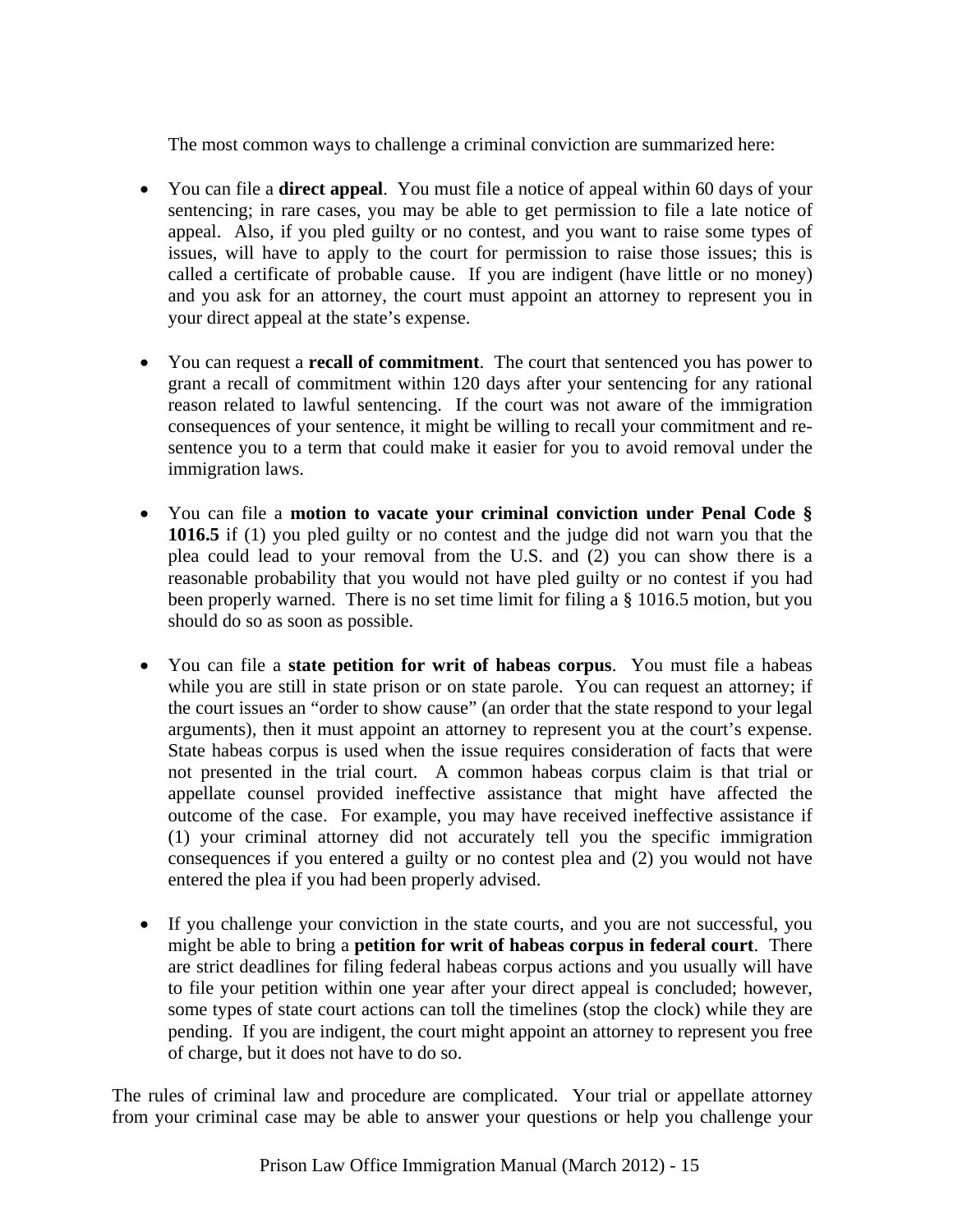conviction or sentence. You can get more information about direct appeals, challenges to guilty pleas, and state or federal habeas corpus by writing to the Prison Law Office, General Delivery, San Quentin, CA 94964.

#### **Can I be deported if I am still challenging my criminal conviction?**

 The rules used to be that you could not be removed based on your criminal conviction until your conviction became officially "final," meaning that the time to file a direct appeal had passed or your direct appeal was decided. However, a recent court decision said that an immigration judge may find that you are removable for a criminal offense if a criminal court has entered a judgment of conviction, even if you are appealing the conviction. Also, the fact that you have an on-going direct appeal may be irrelevant if you can be deported based on non-criminal grounds like being undocumented or overstaying a work visa.

 Removal proceedings will not be stopped just because you are bringing a "collateral attack" on your conviction, such as a motion to vacate or a petition for a writ of habeas corpus. Because of this, it is very important to get those types of cases going as soon as possible.

## **RELIEF FROM DEPORTATION**

## **What forms of relief from deportation might be available to me if I am a longtime lawful permanent resident just finishing a state prison sentence?**

There are a couple of types of relief from deportation that are available only to people who are longtime lawful permanent residents of the U.S. (green card holders). Those types of relief are discussed in the following subsections. If you read the following subsections and think you can apply for these types of relief, you should tell the immigration judge at your first hearing and ask for the proper application and fee waiver forms.

## **1. Relief from Removal Under Former INA** § **212(c)**

 If you have an old conviction with immigration consequences and you are a lawful permanent resident, you might be able to get relief from deportation under former laws that were more lenient than current laws. Former INA § 212(c) relief is still available to lawful permanent residents who were eligible for § 212(c) at the time that they entered their plea.

The rules governing who is eligible for  $\S 212(c)$  are complex and the rules that apply may be different depending on the date of your old conviction and the date and type of any new convictions. The bottom line is that if you are a permanent resident who is faced with deportation proceedings based entirely or in part on a conviction that occurred before April 1, 1997, you should consider applying for former § 212(c) relief. At the very least, you should try to get more information or advice about whether you might be eligible.

Section 212(c) is a discretionary remedy. This means that the immigration judge can decide not to grant you relief from deportation even if you meet the basic eligibility criteria.

Prison Law Office Immigration Manual (March 2012) - 16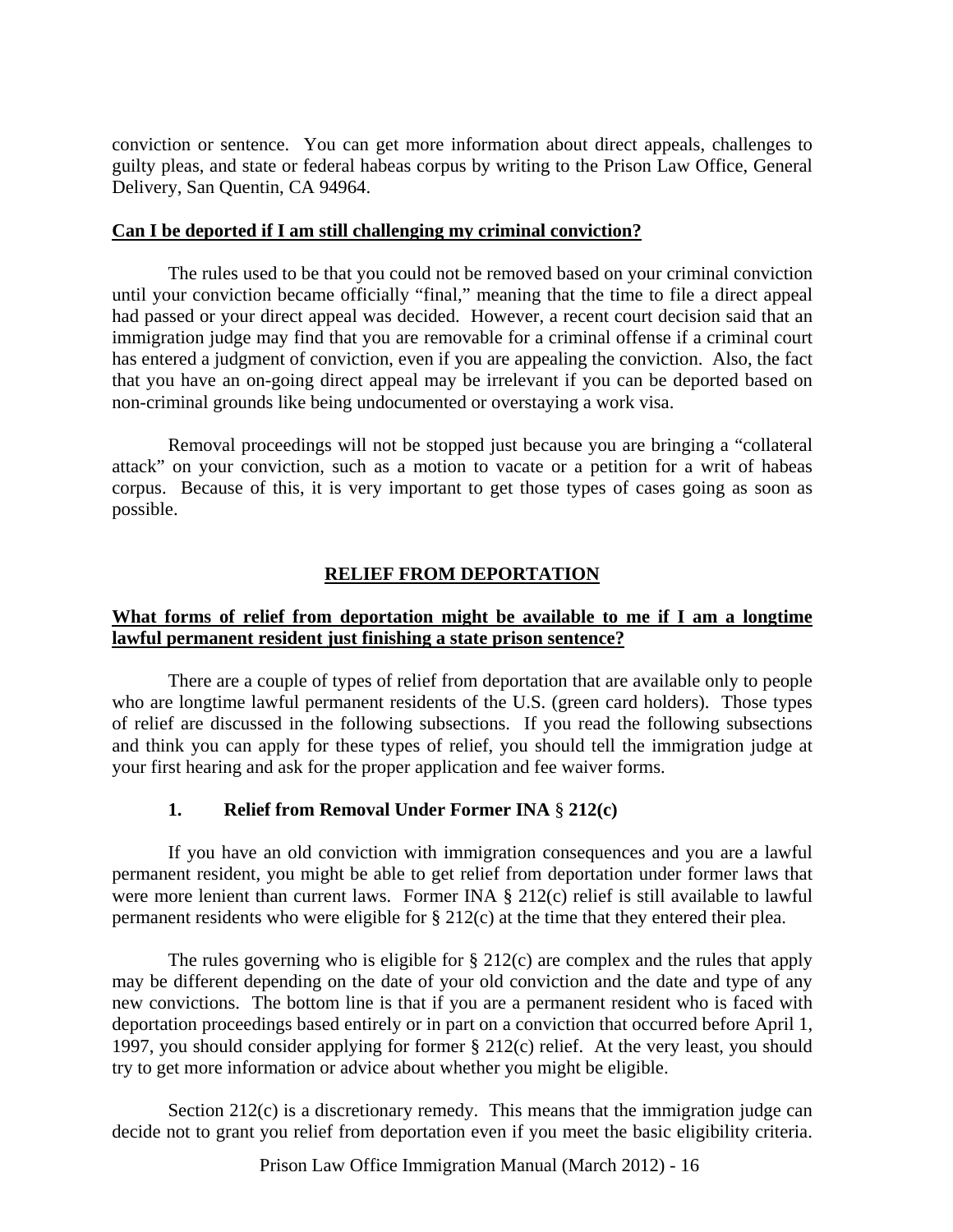In making the decision, the judge is supposed to consider both facts in your favor and facts against you. Favorable facts might include family ties in the U.S., living in the U.S. a long time and/or as a child, hardship to you and your family if you are deported, service in the U.S. military, a history of employment, property or business ties, and other evidence showing you are rehabilitated and have a good character. Facts that the judge might consider against you include any violations of the immigration laws, the seriousness and recency of your criminal record, and any other evidence of a bad character. Because of these standards, while you are in prison you should participate in as much rehabilitative programming as possible, such as job, education, vocation, substance abuse and therapy programs. Before your release date, you should gather documents or support letters from friends, family, counselors, or correctional officers to try to convince the judge to grant you relief from deportation.

# **2. Cancellation of Removal for Lawful Permanent Residents**

If you are a lawful permanent resident, a type of relief called "cancellation of removal" might allow you to keep your lawful permanent resident status and avoid deportation.

 To be eligible for cancellation of removal, you must meet all of the following requirements:

- have been a lawful permanent resident in the U.S. for at least five years;
- have lived continuously in the U.S. for seven years after being admitted to the U.S. in any lawful status; however, time after you committed certain offenses or after the start of deportation proceedings does not count;
- not have a conviction for an aggravated felony;
- not be inadmissible or deportable as a Nazi or terrorist;
- not have persecuted others;
- not have had certain types of immigration status; and
- not have previously been granted cancellation or suspension of deportation or § 212(c) relief.

Cancellation of removal is discretionary. In addition to meeting the basic criteria, you must convince an immigration judge that you deserve to stay in the U.S. The immigration judge will weigh your positive qualities against your bad acts to decide whether relief should be granted or denied. The types of factors that the judge will consider are the same as those discussed above in the subsection on former § 212(c) relief.

# **Can I avoid being deported regardless of my immigration status if my removal will cause hardship to me or my family?**

 Hardship alone is not a defense against deportation. However, hardship to a close family member might help your immigration case if (1) you are undocumented and have a way to apply to be admitted to the U.S. lawfully or (2) you are a lawful permanent resident who is eligible to re-apply for lawful permanent residence based on family relationships. In such cases, the hardship might convince immigration officials to "waive" or disregard your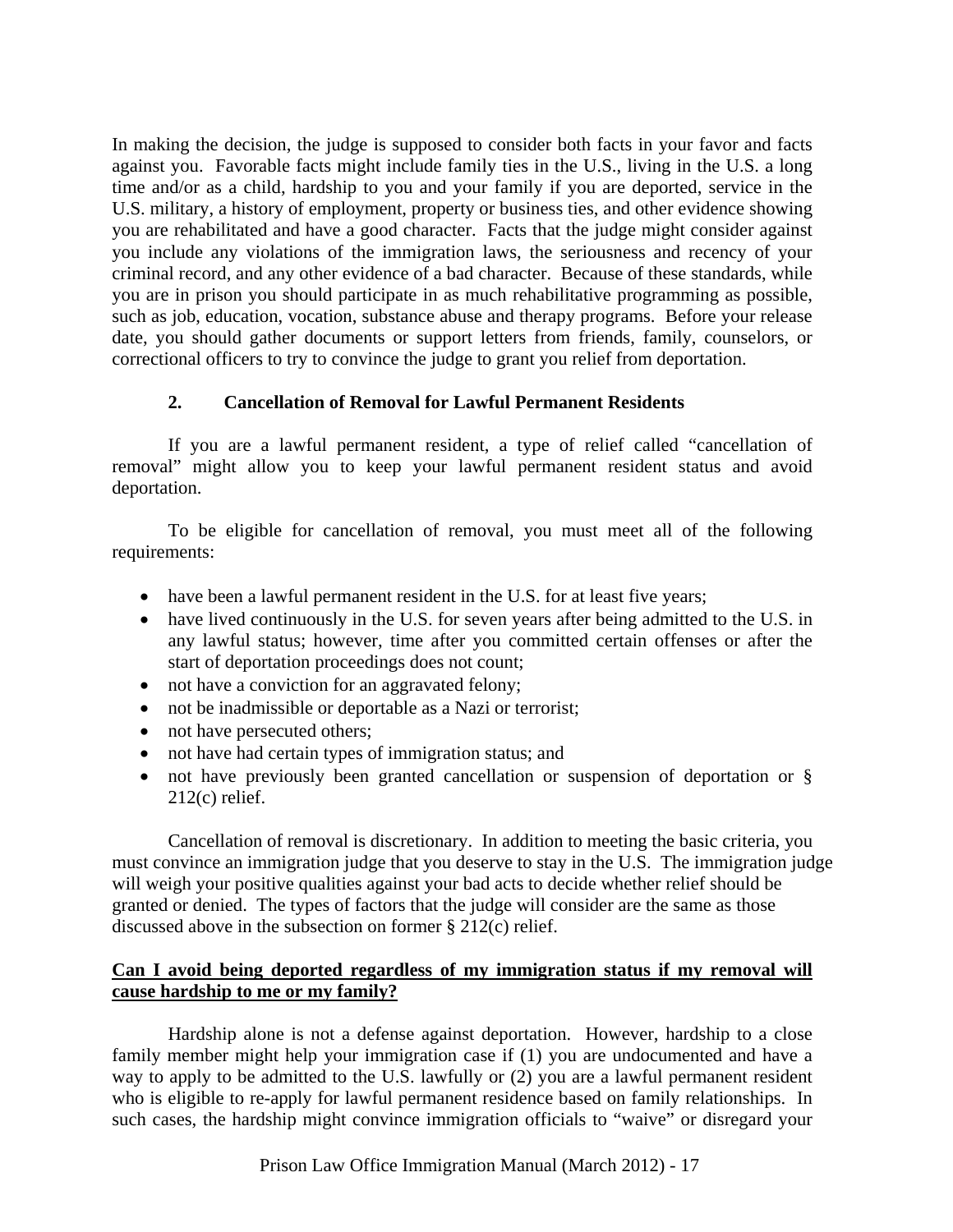criminal conviction so you can pursue other types of immigration actions that will allow you to "adjust your status" and stay in the U.S. This is called an "INA § 212(h) waiver." However, a § 212(h) waiver is very difficult to win, and it is unlikely that you will get a § 212(h) waiver if you have just served a state prison term.

You may be eligible for a § 212(h) waiver if you meet all of the following criteria:

- The criminal offense(s) that you want to have waived is a CMT (except murder or torture), a single conviction for simple possession of 30 grams or less of marijuana, a conviction for prostitution; or multiple criminal convictions for deportable non-drug for which you received a total term of 5 years or more. If you immigrated to the U.S. as a lawful permanent resident, you must not have been convicted of any aggravated felony. (If you came to the U.S. unlawfully or through some other legal status and later became a lawful permanent resident, the aggravated felony bar should not apply to you.)
- If you are a lawful permanent resident, you also must have lawfully resided in the U.S. for at least 7 years before the removal proceedings are initiated. If you are not a lawful permanent resident, you don't have to meet a residency requirement.
- You are the spouse, parent or child of a U.S. citizen or lawful permanent resident; and
- Your removal would cause "extreme hardship" to your U.S. citizen or permanent resident family member. If you have been convicted of a violent or dangerous crime, you have to show the hardship would be "exceptional and extremely unusual." Hardship to yourself does not count.<sup>2</sup> Depending upon the gravity of the underlying criminal offense, "a showing of extraordinary circumstances might still be insufficient to warrant a favorable exercise of discretion…."

 Section 212(h) relief is discretionary, which means that the immigration judge may deny your application for a waiver even if you meet the basic eligibility requirements. In addition to proving extreme hardship to family members, you must show that you deserve to get a waiver. The immigration judge may consider your family ties, the amount of time you have lived in the U.S., your health and the health of your citizen or lawful permanent resident children, the political and economic conditions in your home country, the economic problems for your family if you leave the U.S., and your involvement in the community. You and your relatives should write statements "under penalty of perjury" about these facts. You can also ask teachers, employers, church officials, probation officers, neighbors, and others to write statements about your good qualities.

 If you think you can apply for a § 212(h) waiver, tell the immigration judge and ask for the application form and a fee waiver form.

<sup>&</sup>lt;sup>2</sup> Another form of relief, cancellation of removal, can also be granted in "hardship" cases, but if you have just finished serving a CDCR term, you will not be able to get cancellation of removal for a hardship because a conviction that resulted in actual imprisonment of 180 days or more will prohibit you from meeting the good moral character requirement.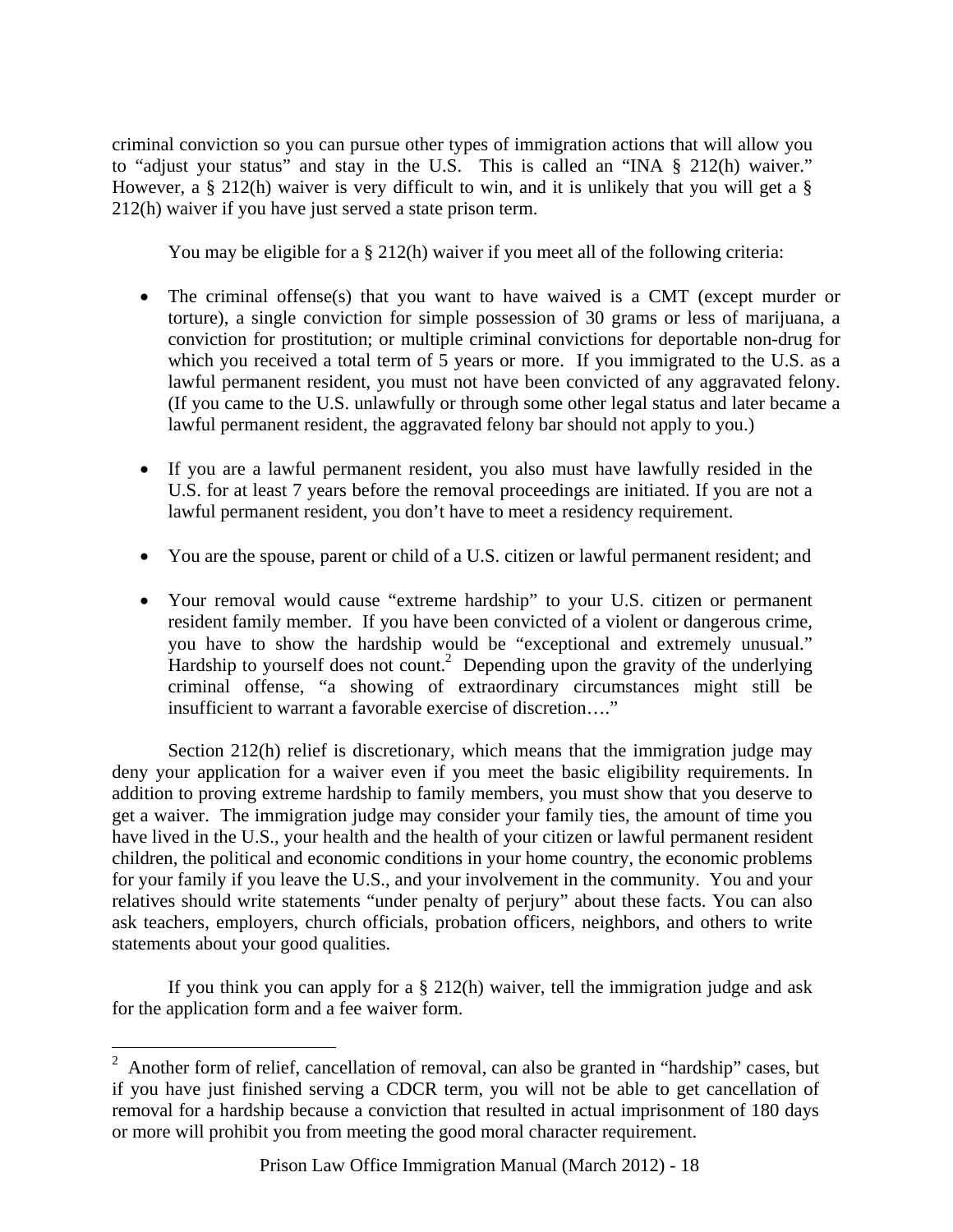## **Can I avoid being deported if returning to my home country will put me in danger?**

 If you fear harm or persecution if sent back to your home country, there are several forms of relief that may be available. Unfortunately, you may not be able to get some of these types of relief if you have an aggravated felony conviction or a crime that is considered particularly serious or violent under immigration law.

 You apply for most of these types of relief by filling out Form I-589, which the immigration judge will give you at your hearing. For any of these types of relief, you need to explain why you would be in danger and who will harm you. You should write a declaration (a sworn statement made "under the penalty of perjury") about why you left your country and the harm you face if you are deported there. You can also help your case by getting declarations from family and others who know the situation. If you have reports, letters or newspaper articles or other papers that show how you would be in danger, attach those to your application and bring them to your immigration court hearing.

#### **1. Asylum**

Fear of harm alone, even serious harm, is not enough to win asylum. You may apply for asylum if you can show a "reasonable possibility" that (1) you have suffered past persecution or have a well-found fear of persecution in your country and (2) the persecution is due to your race, religion, nationality, political opinion, or membership in a particular social group. Persecution means suffering or harm or a threat to your life or freedom; persecution might include economic deprivation like your land or money being taken away from you. However, persecution usually does not include mere discrimination. For asylum, the threat of persecution does not need to come from the government and can come from other organizations or groups. Be aware that you cannot get asylum if you were well-settled in another country (not the one you were persecuted in) before you came to the U.S.

 Some types of criminal convictions will bar you from getting asylum. You cannot be granted asylum if you have been convicted of a "particularly serious crime." Aggravated felonies are automatically considered particularly serious crimes, but other crimes can also qualify as particularly serious. Drug-trafficking offenses are particularly serious crimes, and so are most violent or dangerous crimes. There are also some other bars on asylum; for example, you will not be able to get asylum if you committed serious crimes outside the U.S. or persecuted people in another country or are considered to be a terrorist.

 Normally, you must apply for asylum within 1 year after you arrive in the U.S. and have no safe third country to go to. There is an exception to this rule if you have been in some other lawful status, such as holding a green card, prior to filing the asylum application. Otherwise, if you miss the 1-year filing deadline, your asylum application will be denied unless you can show changed or extraordinary circumstances that provide a good reason why you did not apply earlier. There might be "changed circumstances" if you now fear persecution upon return to your country for a reason that did not exist when you first entered the U.S. Changed circumstances could also include reductions in your criminal conviction or sentence that remove one of the automatic bars to asylum. "Extraordinary circumstances"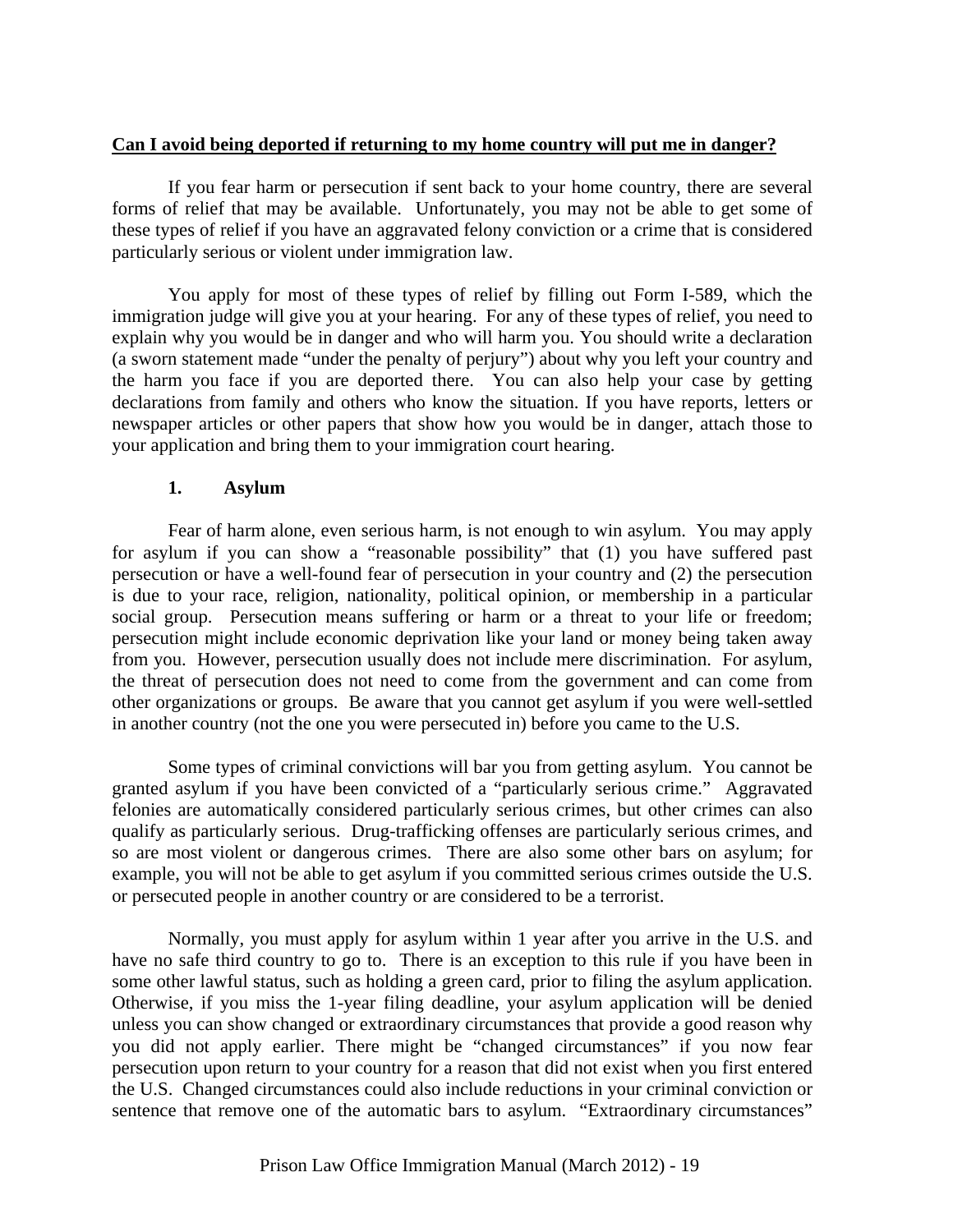means that you have an especially good reason why you missed the filing deadline, including serious illness, depression resulting from past harm, or changes in your immigration status.

 Asylum is a discretionary remedy, meaning that the immigration judge is not required to grant asylum. To get asylum, you will need to convince the judge that even though you have a criminal record, there are strong reasons to allow you to stay in the U.S.

# **2. Restriction on Removal (Withholding of Removal)**

 Restriction on removal, also called withholding of removal, is similar to asylum, but there are several important differences. Some of these differences could make it possible for you to get withholding of removal even if you can't get asylum (which is discussed in the previous subsection).

Like asylum, you cannot get withholding of removal if you have a conviction for a "particularly serious crime," but the law does not *not* automatically bar withholding of removal for all aggravated felony convictions. The law bars withholding of removal only if you have been convicted of an aggravated felony (or felonies) for which you have been sentenced to a total prison term of 5 years or more. However, federal officials have the power to decide on a case-by-case basis that any crime is particularly serious even if the crime is not an aggravated felony and/or the sentence imposed was less than 5 years.

Another difference is that you can get withholding of removal even if you were settled in another country (which was not the country you were persecuted in) before you came to the U.S.

On the other hand, the burden of proof for getting withholding of removal is higher than for asylum. To get withholding of removal, you must show a "clear probability" that your life or freedom would be threatened because of your race, religion, nationality, political opinion, or membership in a social group.

There are two other differences from asylum. Withholding of removal is a mandatory remedy, which means the judge must grant relief if you are eligible. This form of relief does not necessarily entitle you to stay in the U.S if you could be deported to a country other than the country where you suffered or fear persecution. However, in most instances, individuals granted withholding are released in the U.S.

# **3. Deferral of Removal Under the Convention Against Torture (CAT)**

 Even if you have been convicted of a serious crime, such as an aggravated felony under immigration law, you can ask for relief from deportation under the international Convention Against Torture (CAT) if you fear that you would be tortured by government agents or with the government's approval if you are forced to return to your home country (or whatever the country U.S. officials want to send you to). CAT is a mandatory remedy, so the immigration judge has to grant relief if you qualify.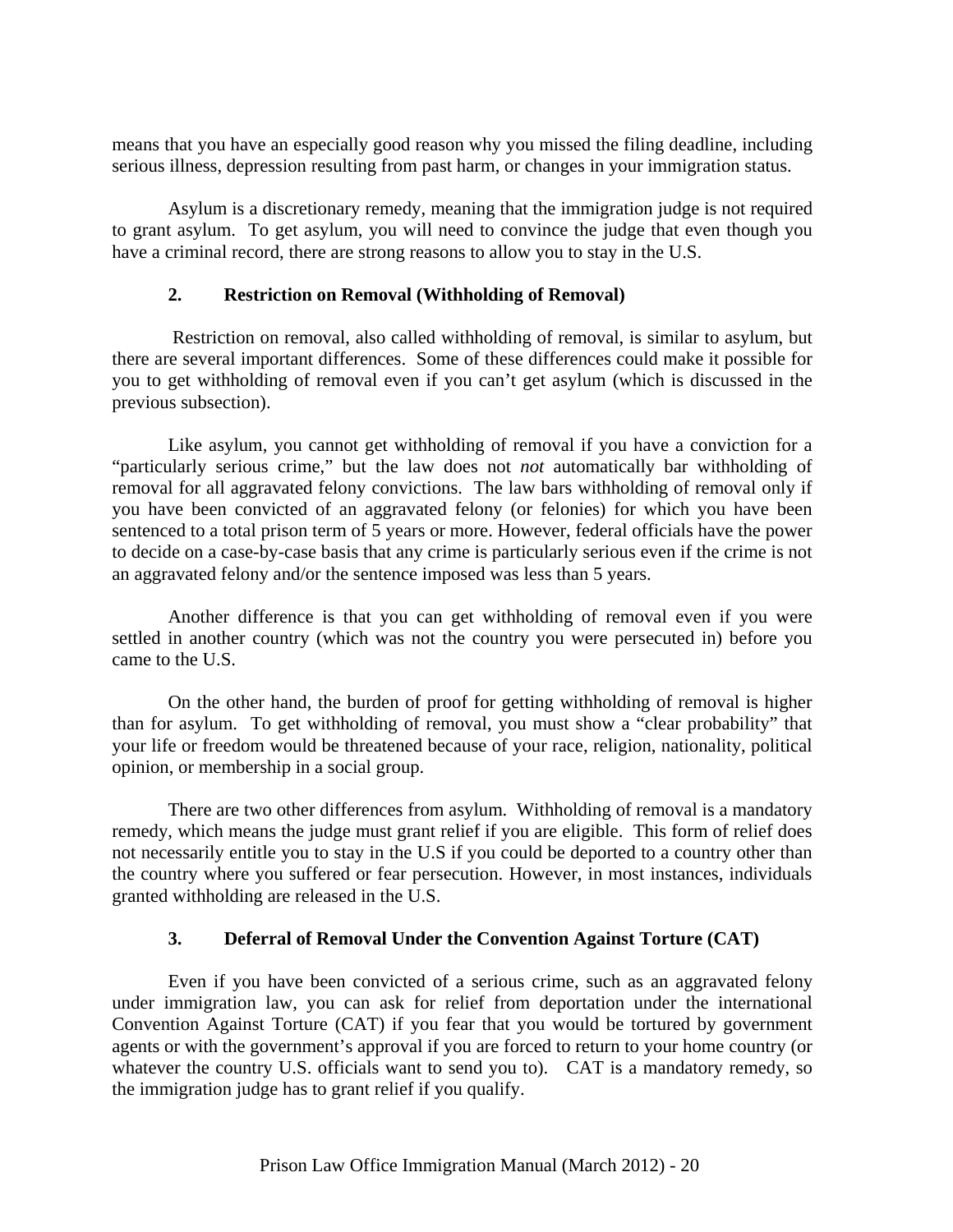To qualify for deferral of removal, you must show that it is "more likely than not" that you would be tortured in your home country. The definition of "torture" is complex and sometimes open to dispute, but involves three basic requirements:

- the infliction of severe pain or suffering, either mental or physical;
- which is done with the specific intent to inflict severe pain or suffering;
- and which is done by a public official, at the official's request, or with the official's consent or acquiescence.

Under CAT, there is no requirement that the torture be based on any particular ground such as religion, race, nationality, membership in a particular social group, or political opinion. However, lawful punishment or sanctions by a government are not considered torture under CAT.

If you are granted deferral of removal, the immigration judge can order that you be deported to some country other than your home country.

## **4. Refugee Waiver**

 If you are a refugee with a criminal conviction and never became a lawful permanent resident (green card holder), you may be able to apply to become a lawful permanent resident and be allowed to stay in the U.S. despite your criminal conviction(s). You can apply to have your conviction waived so that you can get lawful permanent resident status using a INA § 209(c) waiver.

When you apply for a  $\S 209(c)$  waiver, you are claiming that you are eligible to adjust your immigration status and that you should be allowed to stay in the U.S. even though you have a criminal conviction. You must show humanitarian reasons why you should not be deported.

 Conviction of a particularly serious crime or an aggravated felony is not always a bar to a § 209(c) waiver application. However, if you have been convicted of a crime that immigration officials think is a dangerous or violent offense, they will deny your application unless there are extraordinary circumstances. Also, you cannot get a refugee waiver if the government believes you have been a drug trafficker or are a security or terrorist threat, even if you don't have a criminal conviction for a drug or terrorist crime.

## **Can I avoid being deported if I have been the victim or witness of a crime in the U.S?**

Even though you have a criminal record, if you have been a victim or witness of a crime, you may be eligible for certain visas that will allow you to stay in the U.S. There are several types of these visas that apply in different situations.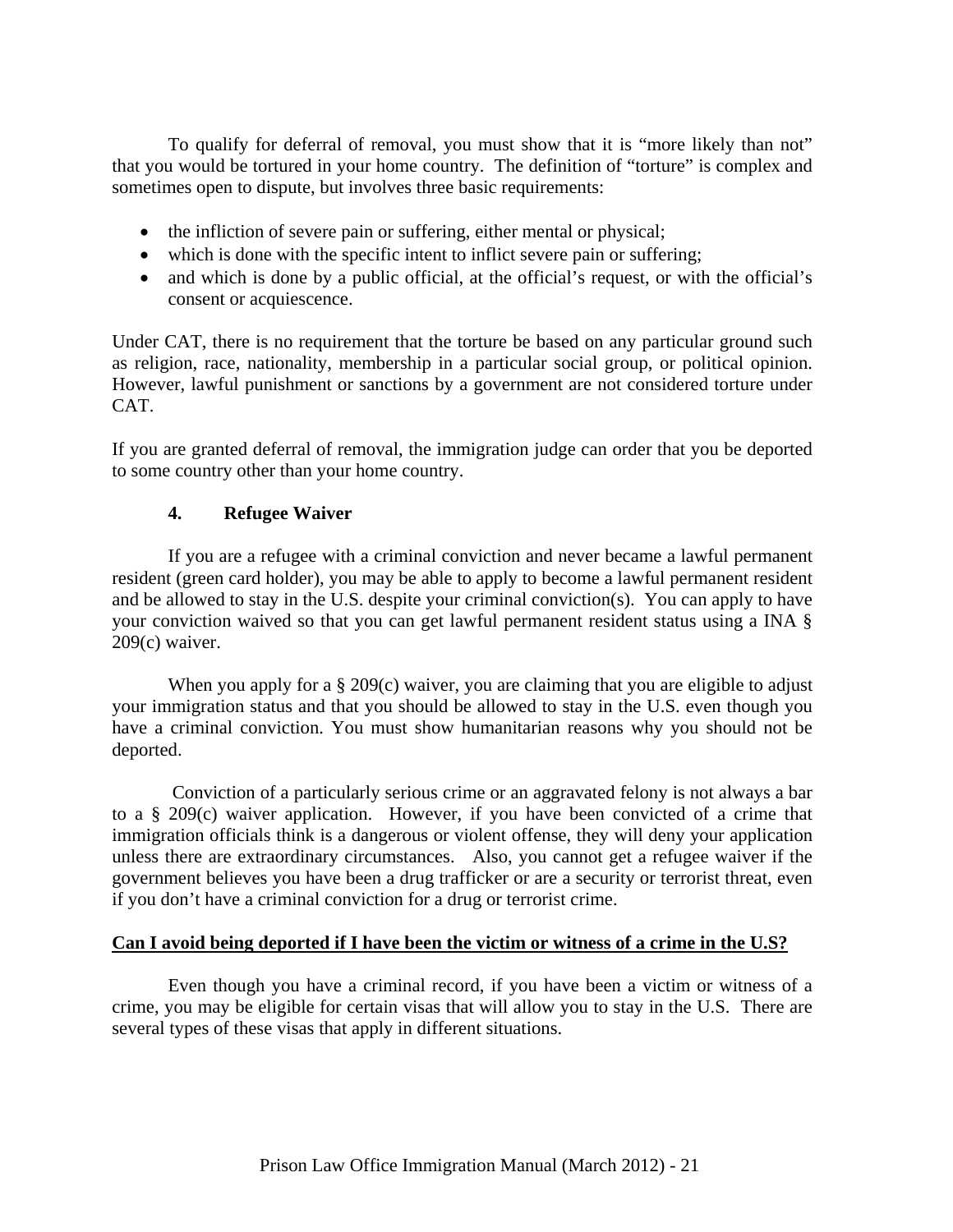## **1. The U Visa for Crime Victims**

The U visa allows non-citizen crime victims to stay in the U.S. for a few years and possibly become lawful permanent residents. The purpose of this visa program is to help law enforcement investigate and prosecute crimes and to protect victims of serious crimes.

You may be able to get a U visa if you have suffered serious physical or mental abuse as a victim of certain crimes such as sexual or physical assaults or exploitation, kidnapping, or extortion. You must also have assisted or be willing to assist law enforcement or another public agency in the investigation or prosecution of the crime. Along with your application for a U visa, you must submit a form filled out by the investigating/prosecuting agency stating that you have been and/or are being helpful.

The U visa currently is not available to people who are lawful permanent residents, although this policy might change in the future. If you are a lawful permanent resident, you might be able to give up your permanent resident status to be granted a U visa.

Immigration officials can grant you a U visa even if criminal convictions or other factors might normally bar you from staying in the U.S. However, immigration officials do not have to grant a visa to everyone who has been a crime victim, and your criminal record will be something that immigration officials will consider in deciding whether to give you a U visa.

## **2. The S Visa For Crime or Terrorism Informants**

There are two kinds of S visas (S-5 and S-6); one is for criminal witnesses and informants and one is for terrorism informants. To be eligible for these types of visas, you must have important information concerning criminal or terrorist activities and must be willing to give or have given this information to law enforcement authorities or to a court. For the criminal informant (S-5) visa, immigration officials must find that your continued presence in the U.S. is necessary for a law enforcement investigation or prosecution. For the terrorist informant (S-6) visa, immigration officials must believe that you have been or will be placed in danger as a result of providing the information. If you are eligible for one of theses types of visas, immigration officials have the discretion to allow you to stay in the U.S. even though you have criminal convictions and/or are undocumented.

A request for either of these types of visas must be filed by a state or federal law enforcement agency, which would have to take responsibility for you until you either leave the U.S. or get a different immigration status. There are a limited number of these types of visas available each year.

The length of stay for an S-5 or S-6 nonimmigrant is limited to 3 years, and there is a possibility of applying to become a legal permanent resident.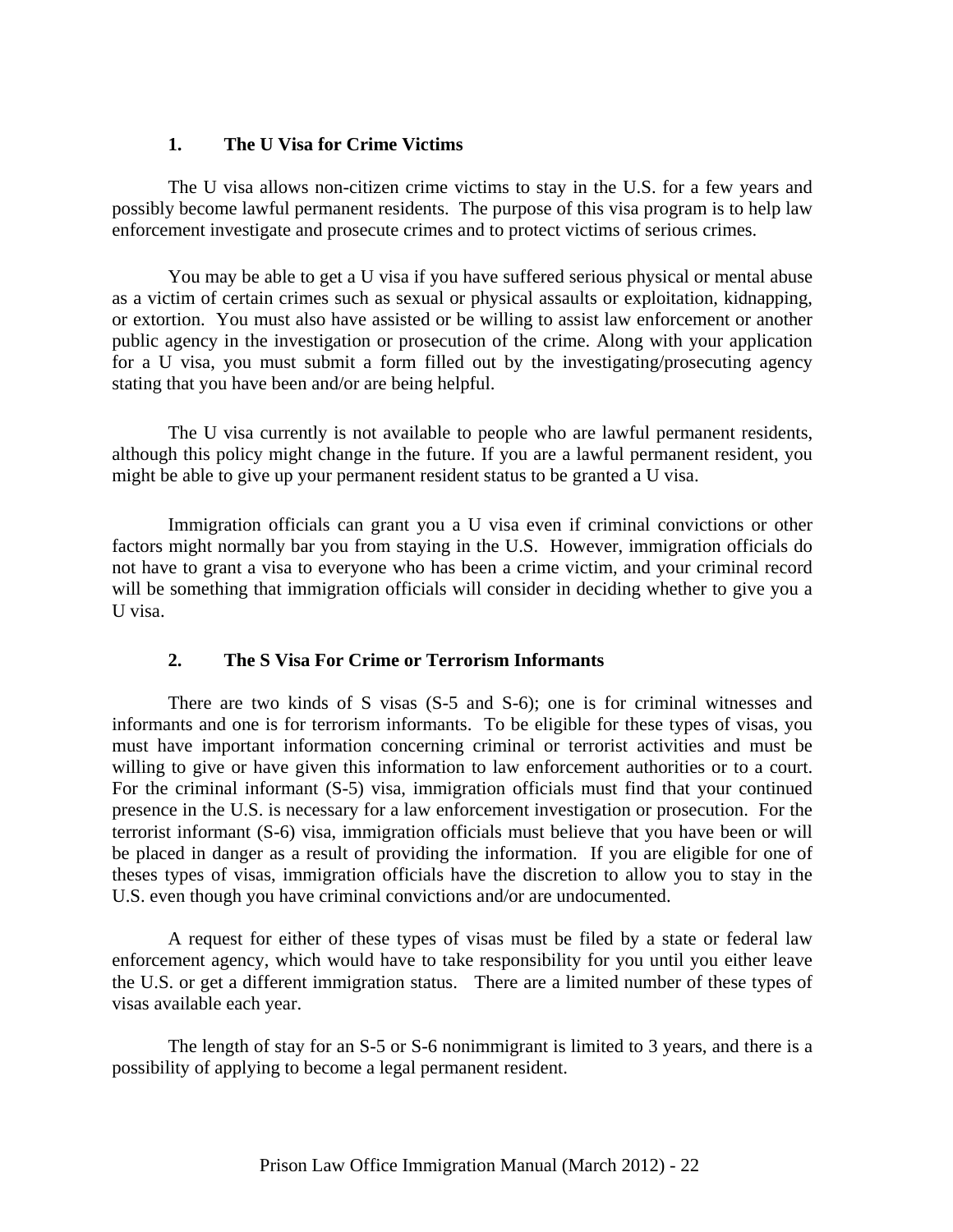#### **3. The T Visa for Victims Brought to the U.S. For Forced Labor or Sex**

The T visa program might allow you to stay in the U.S. and possibly become a permanent resident if you have been a victim of "a severe form of trafficking in persons." This means that someone else brought you or convinced you to come to the U.S. and then forced you to work or perform other services. The force could be physical or it might have been through threats or lies. You must also show that you would suffer "extreme hardship involving unusual and severe harm" if you were to be deported from the U.S. You must show that you have complied with any reasonable law enforcement agency request for assistance in the investigation or prosecution of the acts of trafficking. Only a limited number of T visas can be granted each year.

Immigration officials have power to grant a T visa even if a person would otherwise not be allowed to enter or stay in the U.S. due to criminal convictions or other reasons. Of course, immigration officials can still consider your criminal record in deciding whether to grant you a T visa. If your own crimes were caused by or related to your being a victim of trafficking, you should make sure that the immigration official know that information.

#### **DEPORTATION PROCEEDINGS**

#### **What will happen at the end of my prison term?**

 When you finish serving your state prison sentence, you will probably be picked up by ICE and moved to one of ICE's detention centers for your immigration case. Noncitizens from California usually are detained in facilities in California, Arizona, Washington, and sometimes Texas.

 ICE can also conduct removal proceedings at state prisons or county jails. The CDCR currently operates the Institutional Removal Program (IRP) for male prisoners at RJ Donovan State Prison and Centinela State Prison; there currently is no IRP for female CDCR prisoners. If you are selected for the IRP, immigration agents will hold your deportation proceedings while you are serving your state prison sentence so that you can be deported more quickly at the end of your prison term. The immigration judge and officials may come to the prison for the hearing or the hearing may be through a video screen on which you and the judge can see and hear each other.

Going through the IRP may lessen the amount of time you will spend in immigration detention at the end of your criminal sentence. On the other hand, even though you have the same rights at an IRP hearing as in Immigration Court, an IRP hearing may make it more difficult for you to assert your rights and defenses because you will have less access to legal information and assistance. For more information on IRP proceedings and how to object to them, see the Appendix "Immigration in Prison" from *Deportation 101,* which is attached to this manual.

 ICE begins removal proceedings by filing a Notice to Appear (NTA) with the Immigration Court and serving a copy of the Notice on you. The Notice tells you about the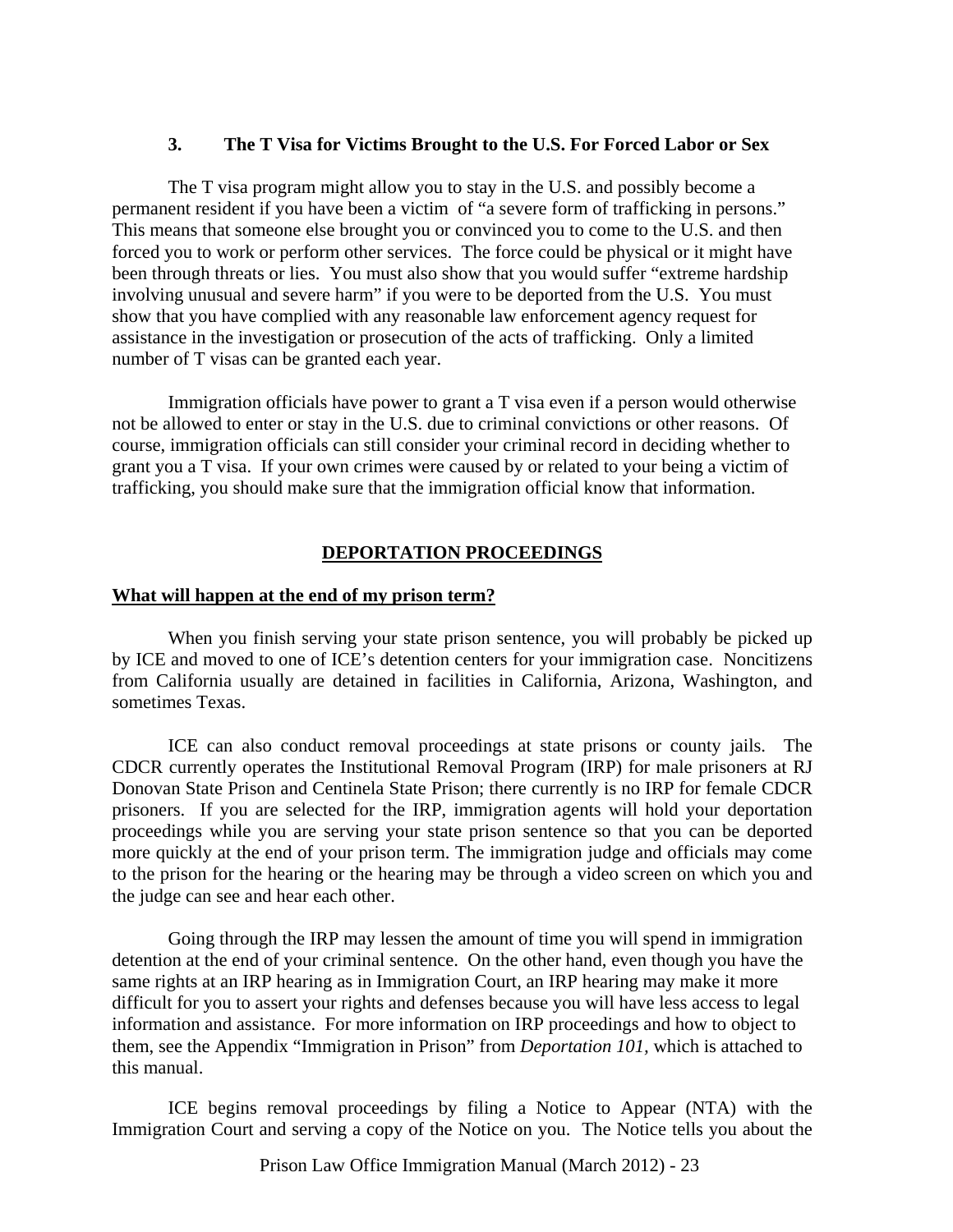nature of the proceedings, the charges against you, your right to get counsel if you can hire or find a legal advisor, the time and place for the proceedings, and information about any free legal services that may be available.

 How long the removal process takes depends on whether you fight removal. If you don't have any defense to removal, the process will likely take a few weeks or a couple of months. If you choose to fight removal, a removal case takes a bit longer, on the order of a few months. If you are ordered removed and you appeal to the BIA, the appeal will take another 4 to 6 months or so. If you then appeal your case to the U.S. Court of Appeals for the Ninth Circuit, that appeal could take 1 or 2 years or more.

## **Does ICE have to give me a hearing or could I be removed without a hearing?**

 If you re-entered the U.S. illegally after a prior removal order, you can be removed based on the prior order without any right to a hearing. The only exception is that if you fear harm or persecution in your home country, you can ask immigration officials to deport you to somewhere other than your home country.

 There is another way in which ICE may try to remove you from the U.S. without holding a hearing. This is called "expedited" or "administrative" removal. This can happen if you are not a lawful permanent resident (don't have a green card) and you have an aggravated felony conviction. If ICE does go through with an expedited removal proceeding, you will not be allowed to apply for any of the discretionary forms of relief from removal. Before removing you without a hearing, ICE must give you a special notice showing that your conviction is an aggravated felony and that you are not a lawful permanent resident. If you receive such a notice, you should answer it in writing to let ICE authorities know if:

- You have a green card (if possible send proof, such as a copy);
- You think your conviction is not for an aggravated felony;
- Your conviction is currently on direct appeal; and/or
- You fear harm if forced to go back to your country.

# **Can or should I ask to voluntarily leave the United States?**

 Voluntary return or departure is a form of relief in deportation proceedings. It is not a form of relief that allows you to stay in the U.S., but it has less serious consequences than an order of removal. If you are allowed to leave the U.S. voluntarily, you will not have an official order of removal on your record. This can be a good thing because if you have an official order of removal, it will be harder or maybe impossible for you to return to the U.S. through legal means.

 A grant of voluntary return departure might be the best possible outcome for someone who has just served a CDCR term and is likely to have no good defenses to removal. ICE can grant you voluntary return after they have arrested you. Note, however, ICE often tricks

Prison Law Office Immigration Manual (March 2012) - 24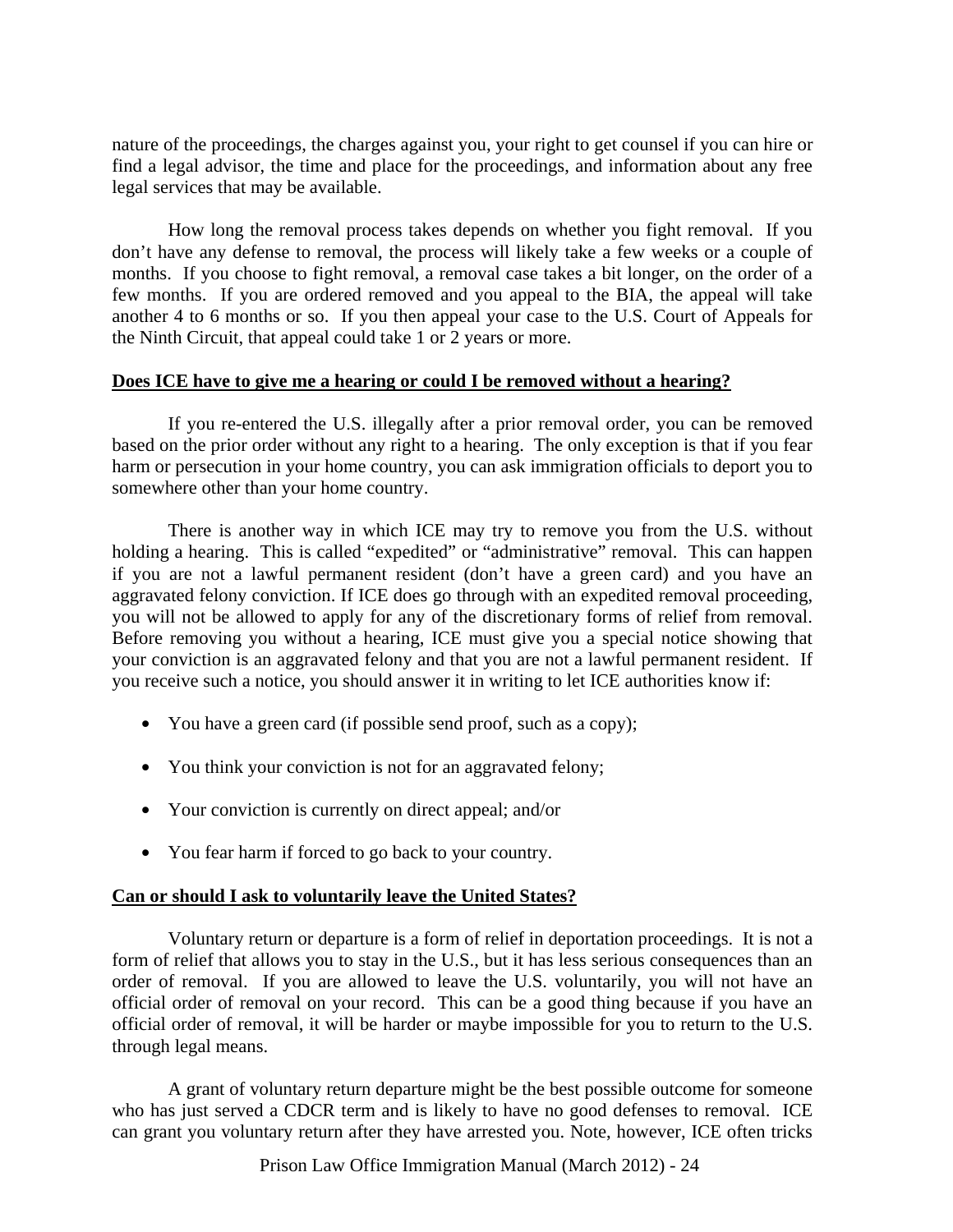people into signing a deportation order instead of an agreement for voluntary return. An immigration judge can also grant you voluntary departure at the beginning of removal proceedings or at the conclusion of your proceedings. You will not be allowed to get voluntary departure if you are deportable for an aggravated felony conviction or for terrorist activities. Also, voluntary departure is a discretionary form of relief and it is not likely to be granted to anyone who has served time in state prison. However, there is no harm in asking for this type of relief.

## **Can I be released, or will I have to stay in detention while I am awaiting a deportation hearing?**

 If you have just served a CDCR prison term, you will likely be subject to mandatory detention, which means that you will have to stay in custody and will not be eligible for release on bond during your removal proceedings. The detention will continue as long as your removal proceedings are pending before an Immigration Court or the Board of Immigration Appeals (BIA).

 Nonetheless, you can ask for a bond hearing by marking the bond hearing box on your Notice to Appear. At your hearing, the immigration judge will consider whether you are eligible to be considered for release on bond. If you are eligible, the judge will consider the same kind of evidence used for bail in a criminal case to decide whether you are a danger to the community or a flight risk.

## **How long will it take before I go to my first immigration court hearing?**

 You will not go to Immigration Court for at least 10 days after you receive a Notice to Appear. It is important to review the Notice carefully before your hearing because it may contain mistakes. At your hearing you will have the opportunity to tell the judge about any mistakes on the Notice.

## **Do I have a right to a lawyer for my hearings?**

 You have the right to a lawyer, but the government will not pay for one. This means that you cannot get a public defender for Immigration Court. You must either hire a private attorney, find a non-profit organization or law school clinic willing to take your case, or find a volunteer attorney. If you cannot afford an attorney, and if no volunteer attorney takes your case for free, you will have to represent yourself.

 There are non-profit organizations and volunteer lawyers that provide free legal information and assistance for non-citizens at many of the ICE detention centers. These lawyers may hold "Know Your Rights" sessions or give you written information about the deportation process. When you get to the ICE detention center, you should be able find out what information and assistance is available.

 If you need more time to find a lawyer, you can ask the immigration judge to postpone the proceedings to give you more time to find a lawyer before your hearing. Usually the judge will give you at least one or two weeks to look for a lawyer.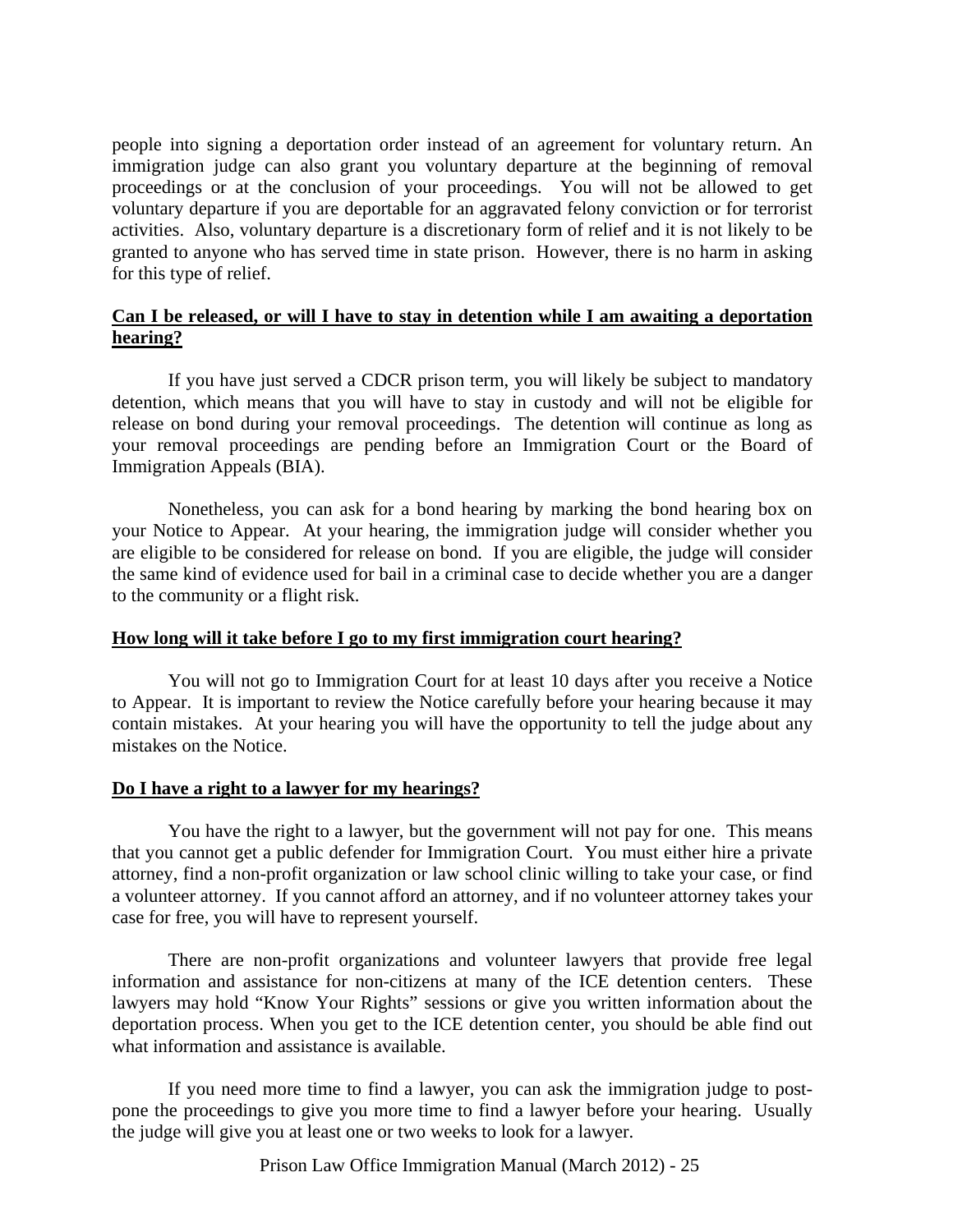#### **What will happen at my immigration court hearing(s)?**

 The first hearing is called the Master Calendar Hearing. An immigration judge will be there. There will also be a government lawyer who will be trying to convince the judge to remove you. If you have a lawyer, he or she should be there also.

 At the Master Calendar Hearing, the judge should tell you about your rights and then ask you if the Notice to Appear contains correct information. One of the rights that you have is to remain silent and not answer any questions about your immigration status or criminal record. However, if you tell the judge that the information on the Notice is correct, the judge will order you removed unless you say that you want to raise a defense to removal. If any information on the Notice is incorrect, or if you may have a defense to removal, tell the judge that you want a full hearing. The immigration judge should give you the application forms for any defenses or requests for relief that you want to make, and set a date for you to file the forms and other papers with the court.

 If you ask for a full hearing, the judge will set your case for an "Individual Calendar Hearing." At the Individual Calendar Hearing, you can tell the judge your side of the case and present evidence to show why you should not be deported. The immigration judge and the government attorney also may ask you questions. You should prepare for the hearing by thinking about and writing down the details about your immigration, family and criminal histories. You should also ask witnesses to attend the hearing and gather as many documents as possible to support your side of the case. Helpful witnesses and documents might explain your family ties in the U.S. and/or how your family would face hardships if you left. You could also present evidence showing you entered or stayed in the U.S. legally, and describing your education, employment, rehabilitation, community involvement and other positive activities. Other helpful information would be evidence showing that you would be in danger if you return to your home country. The documents you present to the court can be official government documents, news reports or reports from human rights organizations, or written statements made "under penalty of perjury" by people who know you or your situation. You should try to get an English translation of any document that is written in another language.

For any hearing, you should tell the Immigration Judge if you do not understand English. The judge must provide an interpreter for you. If there is no interpreter for your language, ask that the hearing be postponed until the court can provide an interpreter. If you have an interpreter, but still do not understand what happened at the hearing, you should tell the judge that the interpreter was not doing a good job and ask for a new hearing with a good interpreter. After the hearing you can write a letter to the judge to explain that you did not understand the hearing, but it is better to tell the judge at the hearing if you do not understand.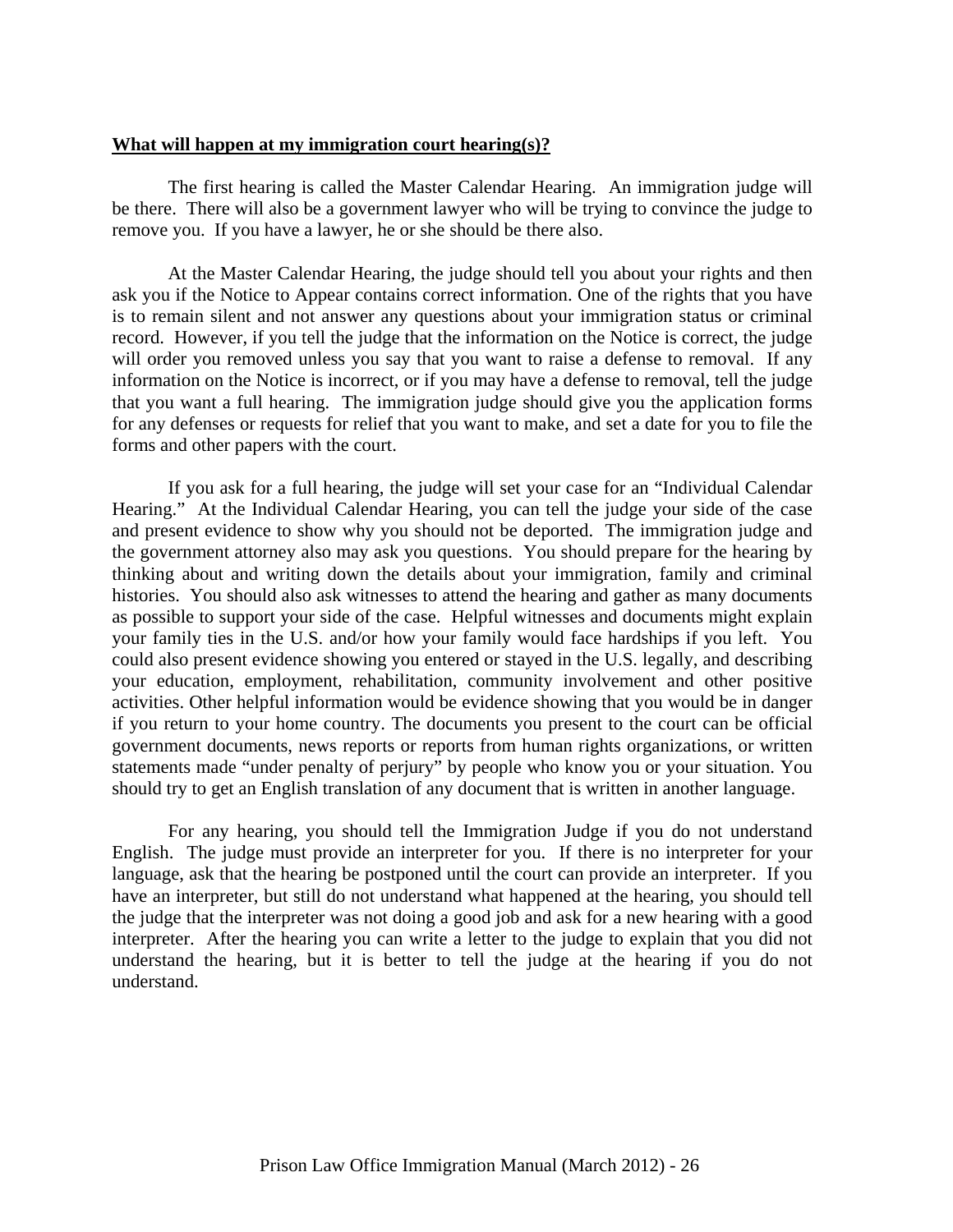# **AFTER THE REMOVAL ORDER**

#### **How long will it be after the removal order before I am removed?**

 If the judge orders that you be deported, and you tell the judge you do not want to appeal, the government can deport you immediately, although it generally has up to 90 and sometimes 180 days to do so.

 If you tell the Immigration Judge that you want to appeal, ICE must wait at least 30 days to give you time to file a Notice of Appeal. If you do file a Notice of Appeal, ICE cannot remove you from the U.S. until the appeal process is finished. Filing a motion to reopen or a motion to reconsider your case also will delay your removal until the motion has been decided.

 Before removing you, the government has to get travel documents for you, which can take a month or more. You can help speed up your removal by asking your consulate to immediately issue your travel documents. Friends and relatives who have legal status can also help speed things up by bringing your identity papers to the appropriate Office of Enforcement and Removal. They should make copies of all documents before giving them to ICE. Someone without legal status should not go to ICE for you because he or she could be arrested.

## **Can I appeal my removal order or get the immigration judge to reopen or reconsider my case?**

 There are three different ways to challenge a removal order: an administrative appeal, a motion to reopen, or a motion to reconsider. If you file an appeal, ICE cannot remove you from the U.S. until the appeal. However, a motion to reopen or reconsider does not stop ICE from removing you until either ICE or a court granted a stay of removal. It is also important to file an appeal or motion to reopen or reconsider if you might want to challenge the removal order in court. **Note that there are strict deadlines for filing these appeals and motions and that late filings are almost always refused.** 

 The most common challenge to a removal order is **an administrative appeal to the Board of Immigration Appeals (BIA)**. If the immigration judge orders you removed, he or she will ask if you want to appeal. If you say yes, the immigration judge will give you the forms to fill out to file an appeal. Appeals are complicated, and having a lawyer helps. After filing your appeal, you will receive a written record of your removal hearing and you will have time to write out in more detail the reasons why the immigration judge's decision was incorrect and why you should not be removed from the U.S.

 In addition to filing an appeal, you can ask to file a **motion to reopen** your case if the immigration judge did not tell you about available defenses or if the law has changed in a way that helps you or if your situation has changed and you have new evidence about your case. You can file another type of motion, a **motion to reconsider**, if the judge's decision was based on an error of fact or law. Filing these types of motions is a complicated process which is best handled by a lawyer. If the immigration judge denies your motion, you can file

Prison Law Office Immigration Manual (March 2012) - 27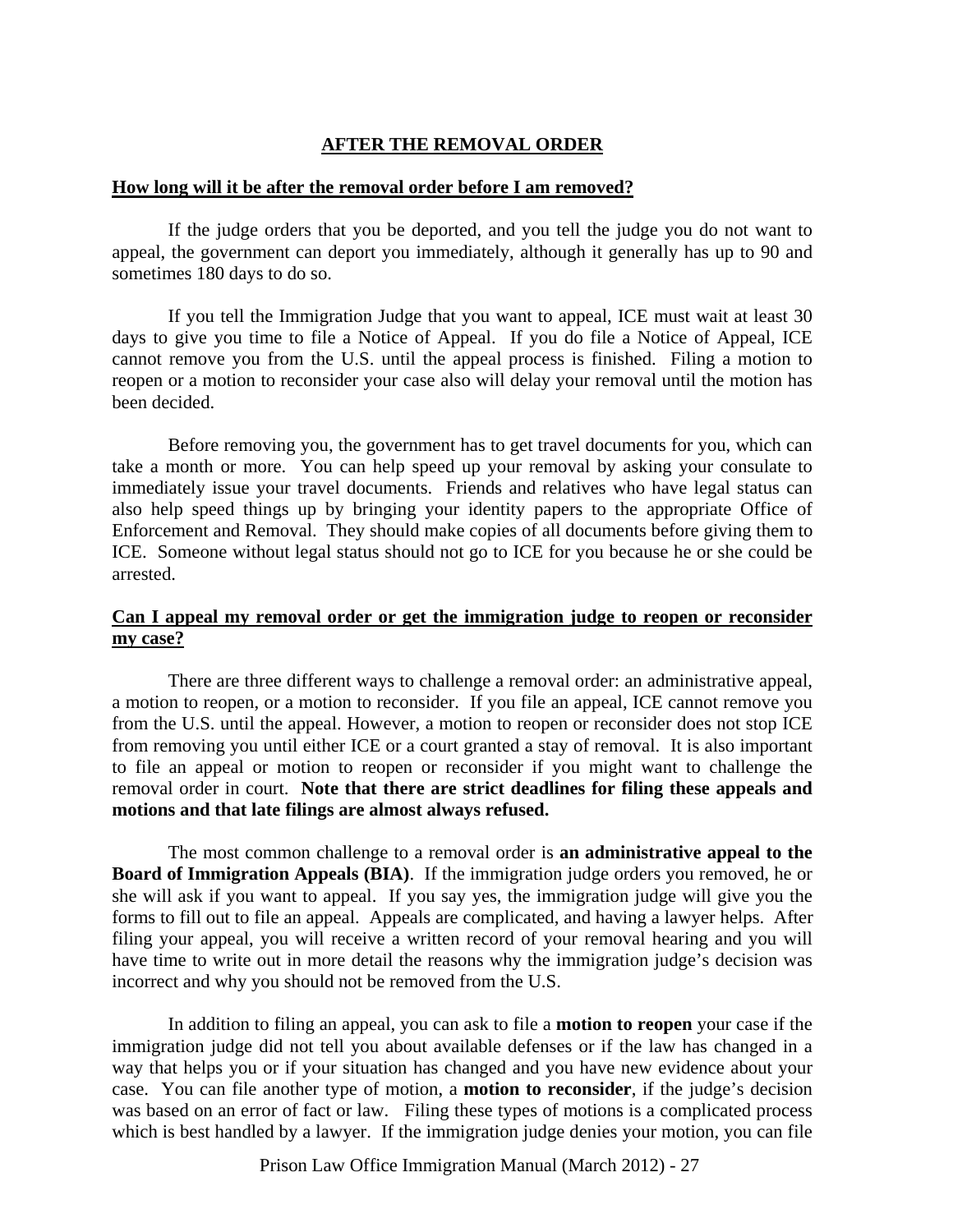an appeal of that denial to the BIA, using the same process as for an appeal from a removal order.

#### **If the BIA denies my appeal(s), can I challenge the removal order in court?**

 If the BIA denies your appeal or appeals, you might be able to take your case to the U.S. Court of Appeals for the Ninth Circuit, which has jurisdiction over ICE and immigration judges in California. To do this, you have to file a Petition for Review with the Ninth Circuit in San Francisco (P.O. Box 193939, San Francisco, CA, 94119-3939) within 30 days of the BIA's decision. Your petition can be a simple document giving your name and alien registration number and stating that you are detained in ICE custody, that you are appealing from a decision of the BIA, and giving the date of the BIA decision. You must attach a copy of the BIA order being challenged. To stop ICE from removing you before the court can take any action on your petition, you must also ask for a temporary stay of the removal order. The stay will be in effect at least until the court can consider ICE's opposition. You must either pay a filing fee or request for proceed without paying the fee (called "in forma pauperis" status). The court will send you an information packet for immigration cases, which is also available at www.ca9.uscourts.gov/www.ca9.uscourts.gov/. The court's website also includes a detailed outline of immigration law.

 The rules for an immigration case in the Ninth Circuit are complicated, and it is a good idea to get a lawyer if you can. Courts cannot review discretionary immigration decisions such as those regarding detention, voluntary departure, and most forms of relief from removal. However, the court still has the power to review any cases that raise questions of constitutional law. Courts can also review factual determinations (such as whether a person actually is a noncitizen or was actually convicted of the criminal offense) and legal determinations such as whether the offense was an aggravated felony, crime of moral turpitude or removable offense. Review is also permitted where a person has been denied a form of relief from removal that is mandatory and not subject to the immigration judge's discretion (such as deferral of removal under CAT).

#### **Can I request to be sent to a country other than my home country?**

 If you have the right to live in more than one country (for example, you have dual citizenship), name the country where you want to live. If you want to go to a country where you are not a citizen, you will need to have that country's permission. Usually, you need to apply to the Embassy or Consulate of that country for permission; it can be difficult to get accepted by another country, especially if you have a criminal record.

## **What if no country will take me? Will I have to stay in detention if my removal is delayed?**

 The government generally should remove you from the U.S within 90 days after a removal order becomes final. After 90 days, the government must review your case and may release you from detention while you are awaiting removal. If you are kept in detention at that point, then six months following your removal order, ICE must consider whether to keep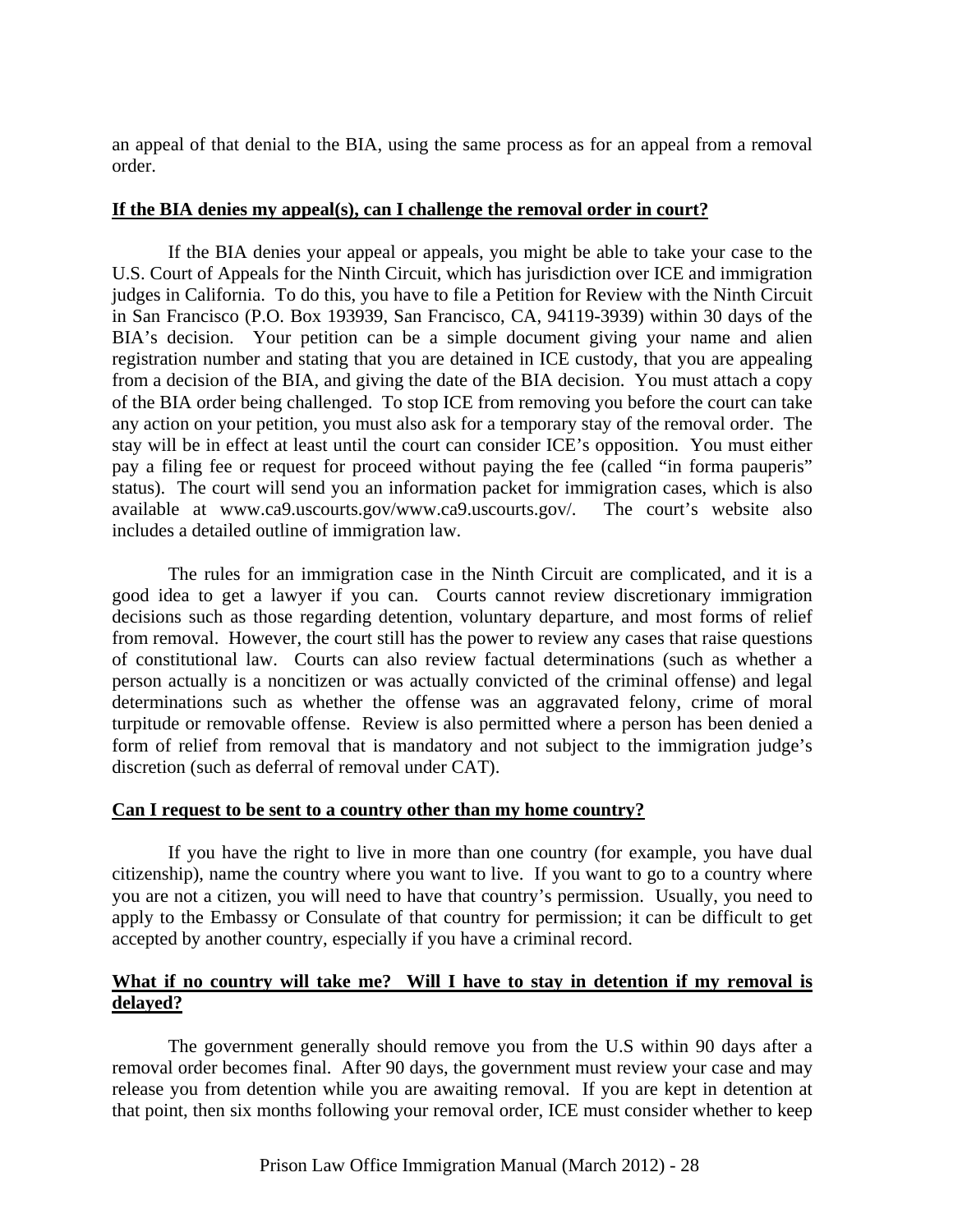you in detention or release you on parole. Note that these timelines do not start running if you appeal your immigration case in court and the court grants a stay of removal.

 ICE must consider releasing you from detention if your removal is not "reasonably foreseeable" – for example, because no country is likely to agree to take you. However, ICE can keep you in detention if you refuse or fail to assist with the government's efforts to remove you. For example, you must cooperate with immigration officials in getting travel documents for return to your country, such as giving them any identification information in your or your family's possession. ICE staff may also be able to detain you longer if they think you are a flight risk or a danger to the community because you are likely to commit more crimes.

 If you think you are entitled to be released from detention, you can write to the local field Office of Enforcement and Removal (ERO) and request your release. If you are not released by six months after your final removal order, you can also write to ICE headquarters in Washington, D.C., asking for release. You should explain where you would be living if you were released, whether you have a job offer or your family and friends would support you, why you are not a danger to the community, and why you will not miss any immigration appointments.

 The US Supreme Court has held indefinite detention to be unconstitutional. If you are detained beyond 6 months, you might consider challenging the legality of your detention by filing a petition for a writ of habeas corpus in federal court.

#### **Can I ever come back to the United States after I am removed?**

 If you are removed based on an aggravated felony, you can probably never return legally to the U.S. After being removed for other reasons, you must wait either 5 or 10 years (depending on your case factors) before you may try to return to the U.S. legally. After a second removal order, the wait is 20 years. You can ask immigration officials for permission to re-enter sooner, but your request may be denied.

## **What will happen if I come back to the United States without permission after being removed?**

 After you have been removed from the U.S., federal law makes it a felony offense for you to re-enter the country without getting the U.S. government's approval.

 If you commit an illegal re-entry, after removal for a felony conviction, the punishment can be severe. For a non-aggravated felony, or after three or more misdemeanor convictions for drug-related crimes or crimes against people, you can be subject to imprisonment for up to 10 years. If you re-enter the country after an aggravated felony conviction, you can be imprisoned for up to 20 years. You might get an even longer sentence if you have been removed after certain kinds of incarceration or if you are deemed to be associated with terrorist groups or activities.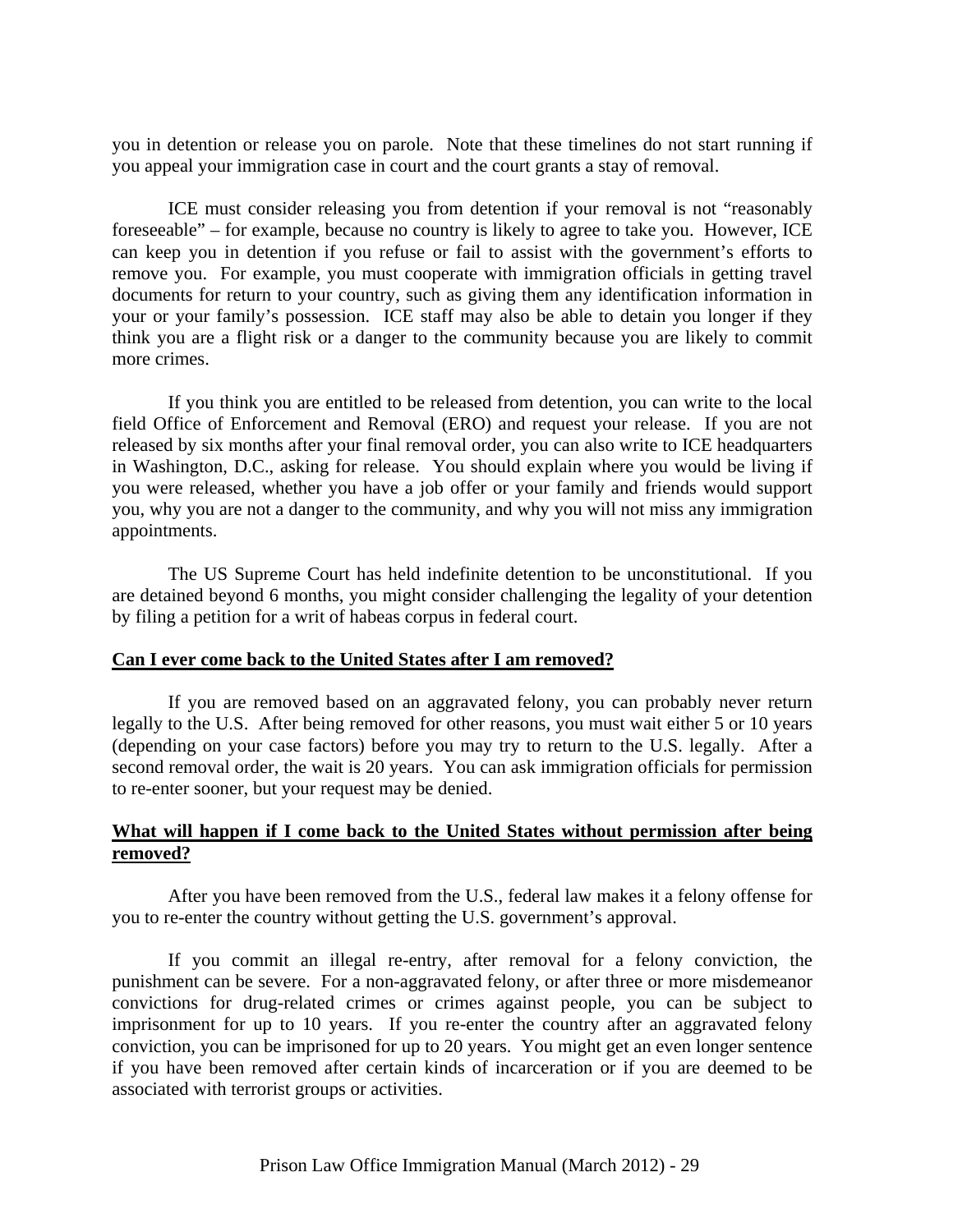## **APPENDICES:**

The Appendices attached to this Manual are excerpts from *Deportation 101: A Community Resource on Anti-deportation Education and Organizing*, which was prepared by Detention Watch Network, Families for Freedom, Immigrant Defense Project, and the National Immigration Project of the National Lawyers Guild. The full *Deportation 101* manual can be downloaded (in English or Spanish) at www.familiesforfreedom.org or at www.immigrantdefenseproject.org.

## **1. Deportation Map**

- **2. Immigration in Jail**: tips for immigration interviews/ immigration detainers
- **3. Immigration in Prison**: information on "IRP" in-prison deportation proceedings
- **4. Immigration Consequences of Crime Summary Checklist** and  **Suggested Approaches for Representing a Noncitizen in a Criminal Case**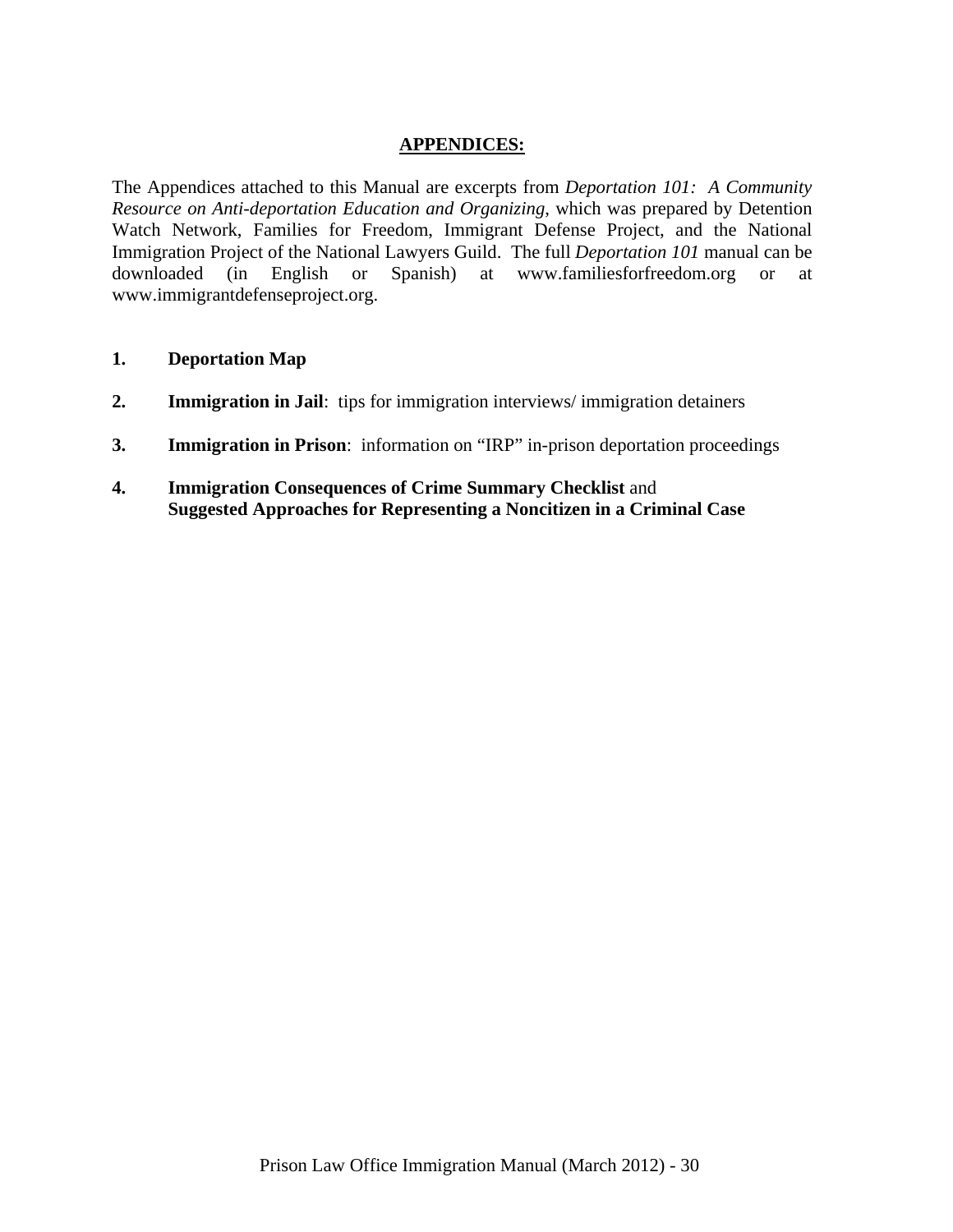# **DEPORTATION MAP**

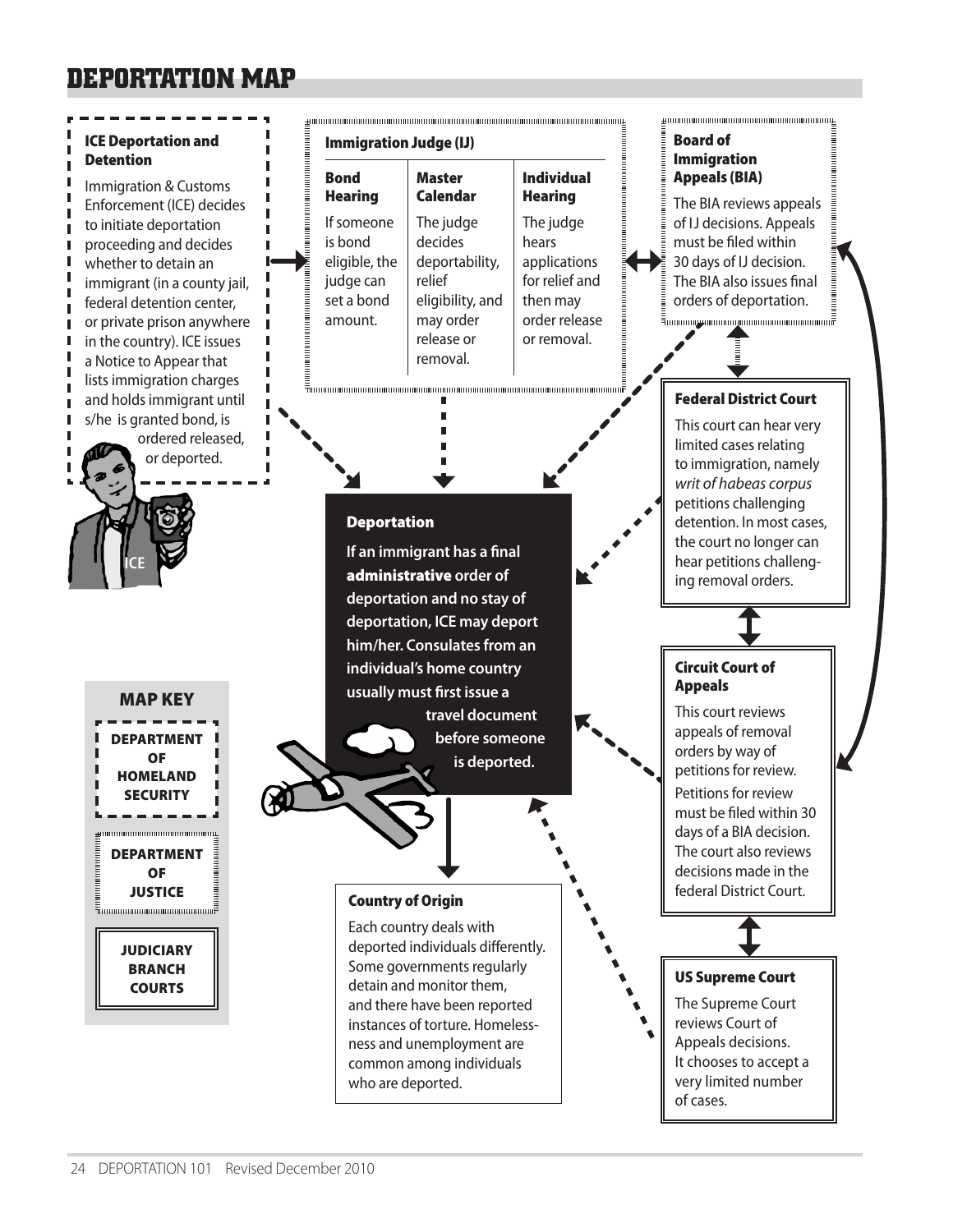# **IMMIGRATION IN JAIL**

Immigration and Customs Enforcement (ICE) increasingly has a presence at local jails. Many times they will try to interview you before they lodge a detainer (or immigration "hold") against you.



## Tips during Immigration Interviews

While you are at a local jail, you may be visited by a federal immigration agent, typically from ICE. The agent may ask you questions in order to determine whether you might be deportable. These questions may include your name, country of birth, citizenship, immigration status, age, parents' citizenship, and prior convictions. *This information will be used to help deport you!* If you think you are being questioned by immigration agents or asked immigration information, follow 4 simple rules:

#### 1. Don't say anything

Do not answer ANY question – not even your name, country of origin, or immigration status. Immigration agents may threaten you with jail or deportation if you do not answer questions. They may tell you that if you answer, everything will be fine. Do not be fooled. Ask for the agent's identification, like a business card or badge. Be persistent. Record the name and agency of the person talking to you.

#### 2. Don't sign anything

If the agent ask for your signature, ask for a copy of the papers but do **NOT** sign. Show the papers to an immigration expert or your attorney.

## 3. Don't lie

Say nothing or say, "I need to speak with a lawyer first." You can be criminally prosecuted for lying (for example, about your birthplace).

#### 4. Ask to speak with your attorney

Ask your attorney for a letter stating that s/he does not permit immigration agents to interview you. Give a copy of this letter to the Immigration agent. If you do not have an attorney, say that you want to find one first. If the agent keeps pushing you to answer questions, just repeat, "I want to talk to an attorney first. I want to stop this interview now." Then ask to be sent back to your cell.

## Immigration Detainer

#### What is an Immigration Detainer?

At any point during your time in jail, ICE may place a detainer or "immigration hold" on you. The detainer is the primary **tool** used by ICE to facilitate transfers of immigrants from criminal to ICE custody and deportation. A detainer is an ICE request – NOT an order – to the criminal justice agency (such as a jail or prison) to notify ICE before releasing someone.

The detainer, which is issued on a Form I-247, means that when the criminal system no longer has a right to jail you – for example, because you are granted bail, are acquitted, or finish your sentence – the local jail or prison may decide to keep you in custody to give ICE an opportunity to pick you up. This hold can prevent you from participating in some programs and getting some privileges (like work release). It can also result in high bail or no bail getting set.

#### Who is at Risk of an Immigration Detainer?

The government may place a detainer on a *noncitizen* in government custody who is inadmissible or deportable. This includes:

- Absconders people with old orders of deportation/ removal.
- Out-of-status immigrants this includes people who came across the border without any papers, people who overstayed their visas, people who lost their asylum or adjustment hearings, and even previously undocumented people who are now applying to adjust their status.
- Lawful permanent residents (green card holders) with convictions - even LPRs who have never been charged with being deportable can get immigration holds if they have been convicted of a deportable offense!
	- NOTE: if you are an absconder, a green card holder with a past deportable offense, or are out-ofstatus, your immigration hold will not be lifted even if your current criminal case is dismissed. However, in most cases, if you are in status and have no final convictions, you should not have an immigration detainer.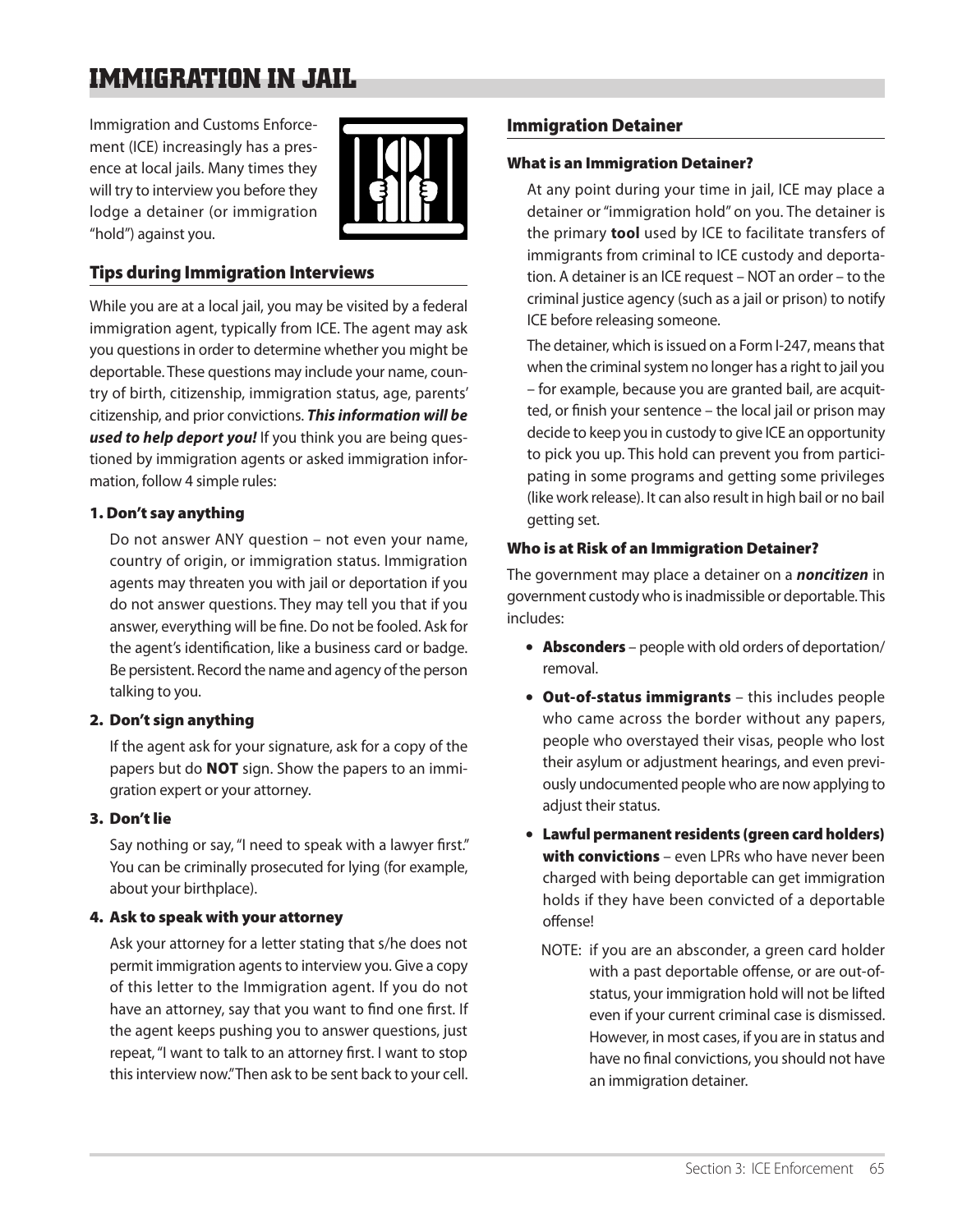#### What are the limits of the detainer?

- A detainer is alive for *only 48 hours* after it is triggered (excluding weekends and holidays). So if you are in criminal custody after a lawful arrest, the detainer is triggered when the state has no other reason to hold you. This means the detainer can be triggered when you post bail or are ordered released on recognizance; when the charges are dismissed; when you win your case and get ordered released; or when you complete your sentence.
- ICE detainers should not be placed on noncitizens or legal permanent residents who are not deportable.
- A detainer does NOT mean that local police or local jails can hold someone for an undetermined period of time.

#### What kind of proof does ICE rely on to lodge a detainer?

• Not much. ICE usually uses place of birth information given by jails or in booking sheets as the basis for lodging a detainer. As a result, ICE does make mistakes. They mistakenly place detainers on US citizens or legal permanent residents who are not deportable. Usually, ICE gets information about alienage from interviewing the noncitizen.

#### What can I do if there's a detainer against me?

- If the government's only basis to hold you is the conviction, then you may want to appeal your conviction.
- After 48 hours, the detainer expires. At that point:
	- You have the right to be released. If you have tried but not been allowed to pay criminal bail, you can try again to pay bail. But be aware that if you pay bail and are later deported, you might forfeit the bail money.
	- You can contact your criminal defense lawyer to let him/her know that you should be released. Have your criminal lawyer check to see if you are deportable. If you are not, your criminal defense lawyer can help you make sure that ICE lifts the detainer. You can request the Field Office Director of the nearest ICE Field Office

to lift a detainer. Special attention will be paid to cases where people allege that they are an LPR or a US citizen.

- You can file a letter with the jail advising them that they must comply with the 48 hour rule. (A sample of such a letter is in the appendix). You can also file a grievance with the jail.
- Because you are being held illegally after the 48 hours expire (8 C.F.R. 287.7), you can file for monetary damages for your illegal imprisonment against the jail.
- You can file a state or federal writ of habeas corpus against the facility holding you to get released.
	- Be aware that sometimes, this may just result in ICE finally coming to take you into custody.

*\* ALERT! In* some *cases it is preferable to remain in criminal custody with an immigration detainer than to be transferred to immigrant detention right away. If you qualify for relief, being in criminal custody sometimes provides valuable time to secure representation, collect key documents, and develop favorable factors before being transferred to an immigration facility that may be far away. You should weigh these factors when deciding to file a state habeas challenging a hold longer than 48 hours.*

If you believe your jail routinely violates the 48 hour rule, contact the National Immigration Project of the National Lawyers Guild or the local American Civil Liberties Union in your area.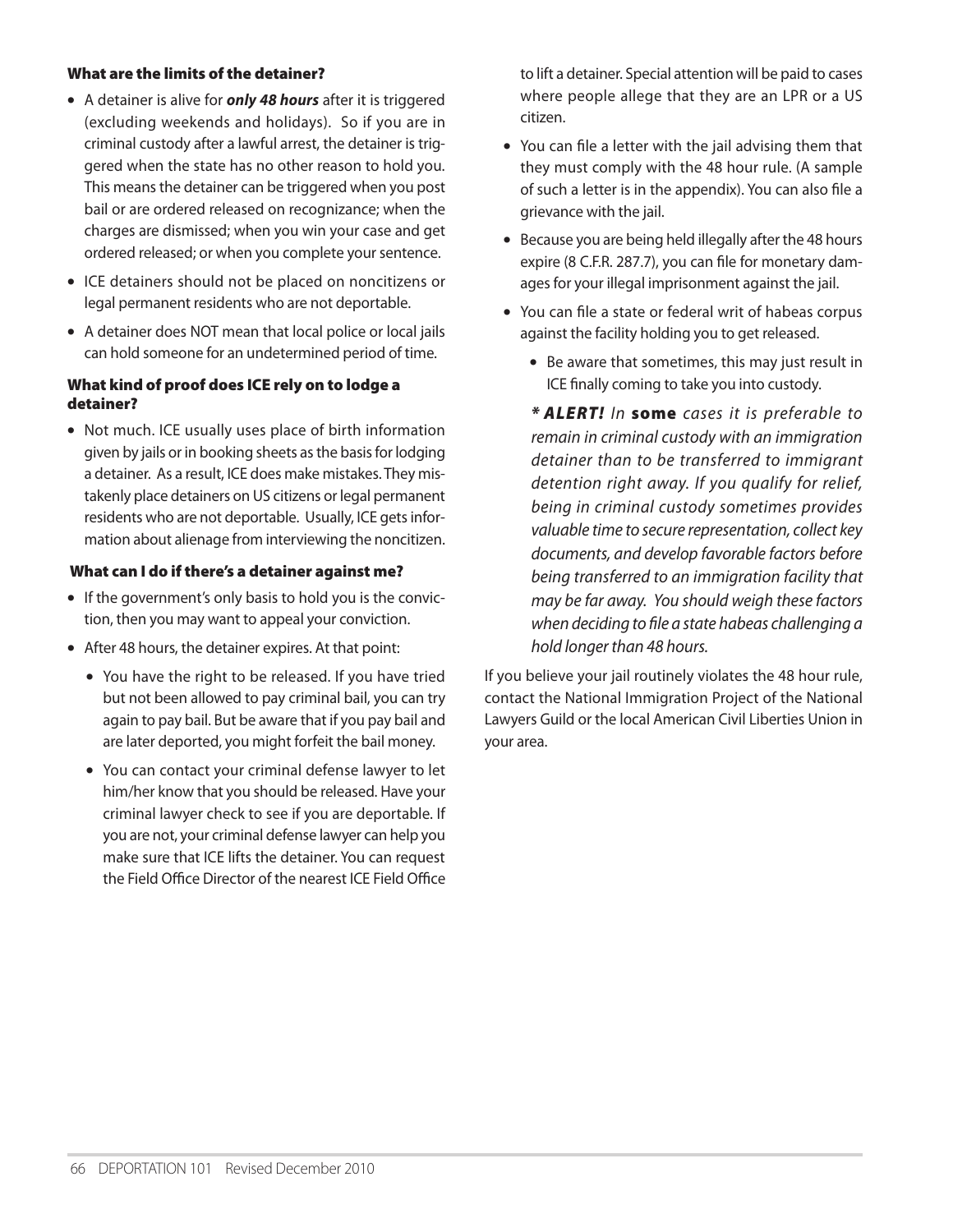# **IMMIGRATION IN PRISON**



Immigration and Customs Enforcement (ICE) focuses their effort on trying to deport people who end up in prison. Generally, people serving more than one year for a crime are in prison. Currently, ICE screens people in every state and federal prison through the Criminal Alien Program to identify immigrants who might be deportable. ICE agents frequently conduct interviews with immigrants in prison, often through video teleconferencing. They then initiate deportation proceedings against these noncitizens while they are still serving their criminal sentence.

# What is the Institutional Removal Program?

The **Institutional Removal Program** (IRP) is a nationwide Department of Homeland Security initiative forcing incarcerated noncitizens into deportation proceedings from within the very prisons to which they are confined. People are forced to defend themselves with little access to legal information or legal assistance.

IRP proceedings in many prisons take the form of "video hearings." Instead of being in a courtroom, you see a video camera and television monitor from a room within prison. As a result, you are isolated from all other parties, including the judge, ICE prosecutor, the interpreter, witnesses, and sometimes even your own lawyer.

# Objecting to Video Hearings

You can object to a video hearing. You should object the first time a video hearing is scheduled and again at the beginning of the actual video hearing. Immigration judges will probably move forward with the video hearings despite any objections, but an objection "on the record" ensures that you might later be able to challenge the fairness of the hearing. Some issues to cite when objecting to the video hearings include (but are not limited to):

- Video conferences serve to further isolate detainees already held in distant prisons, detached from family, community, legal, and other support.
- There are many inherent problems with testimony given on camera, including: difficulties presenting and examining evidence, communication difficulties, the general unfamiliarity of all parties to interacting via videoconference, and even basic technical problems.
- Accurate interpretation is difficult enough in person; interpreting via video-conference creates even more communication problems.

*For more information on IRP and video-hearings, see the American Immigration Council (formerly AILF) Practice Advisory, "Objecting to Video Merits Hearings" at: www.americanimmigrationcouncil.org*.

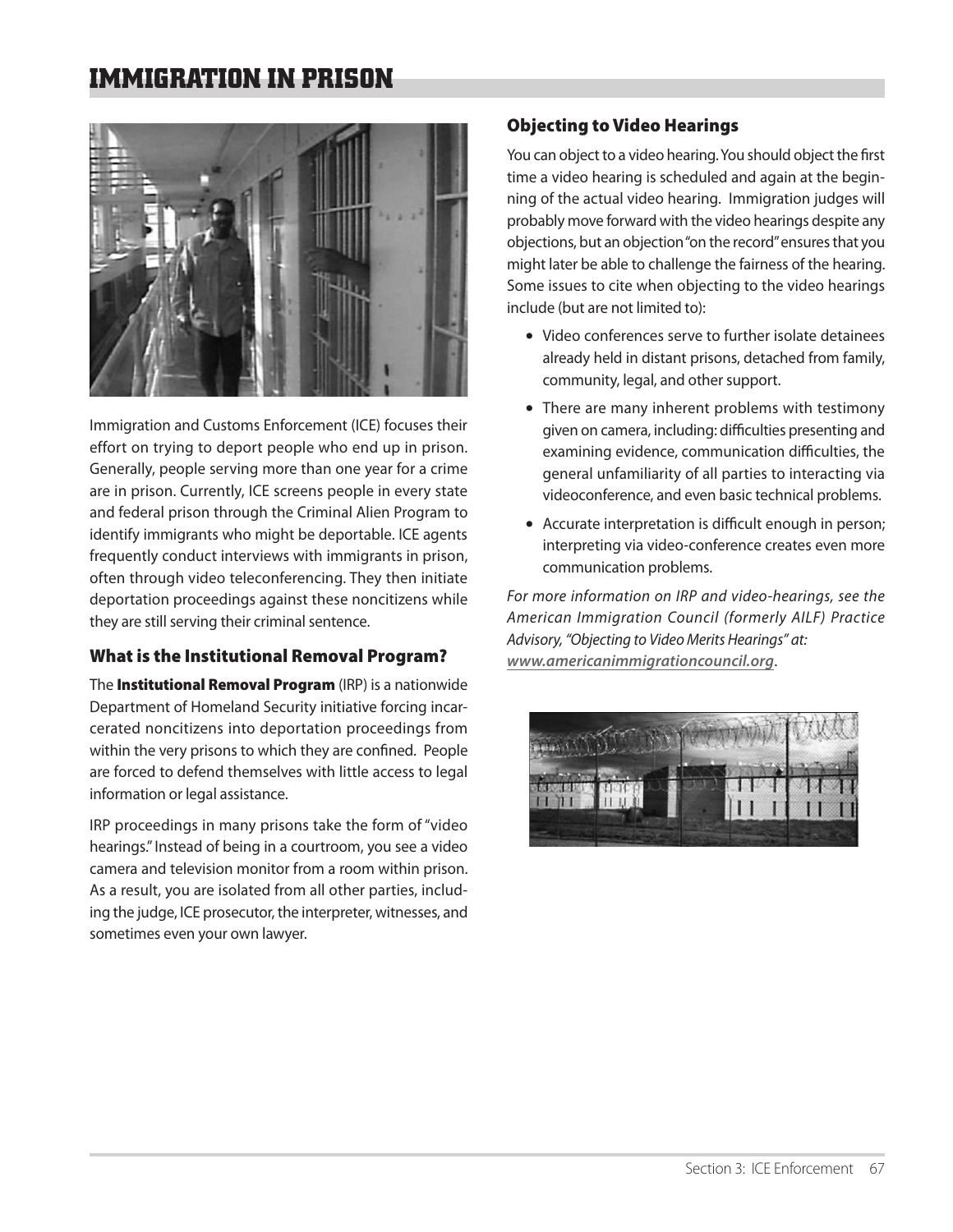# **Immigration Consequences of Crimes Summary Checklist** \*

| Immigrant Defense Project                                                                                                                                                                                                            |                                                                                                                                                                                                                |                                                                                                                                                |  |  |  |  |
|--------------------------------------------------------------------------------------------------------------------------------------------------------------------------------------------------------------------------------------|----------------------------------------------------------------------------------------------------------------------------------------------------------------------------------------------------------------|------------------------------------------------------------------------------------------------------------------------------------------------|--|--|--|--|
| <b>CRIMINAL INADMISSIBILITY GROUNDS</b><br>- Will or may prevent a noncitizen from being able to<br>obtain lawful status in the U.S. May also prevent a<br>noncitizen who already has lawful status from being able                  | <b>CRIMINAL DEPORTATION GROUNDS</b><br>- Will or may result in deportation of a noncitizen who<br>already has lawful status, such as a lawful permanent<br>resident (LPR) green card holder.                   | <b>CRIMINAL BARS ON</b><br><b>OBTAINING U.S. CITIZENSHIP</b><br>- Will prevent an LPR from being<br>able to obtain U.S. citizenship.           |  |  |  |  |
| to return to the U.S. from a trip abroad in the future.<br>Conviction or admitted commission of a Controlled<br>Substance Offense, or DHS reason to believe that the                                                                 | <b>Conviction of a Controlled Substance Offense</b><br>EXCEPT a single offense of simple possession of 30g or                                                                                                  | Conviction or admission of the<br>following crimes bars the finding of                                                                         |  |  |  |  |
| individual is a drug trafficker<br>Conviction or admitted commission of a Crime<br>Involving Moral Turpitude (CIMT), which category                                                                                                  | less of marijuana<br>Conviction of a Crime Involving Moral Turpitude<br>(CIMT) [see Criminal Inadmissibility Gds]                                                                                              | good moral character required for<br>citizenship for up to 5 years:<br>> Controlled Substance Offense                                          |  |  |  |  |
| includes a broad range of crimes, including:<br>♦ Crimes with an <i>intent to steal or defraud</i> as an<br>element (e.g., theft, forgery)                                                                                           | $\triangleright$ One CIMT committed within 5 years of admission<br>into the US and for which a prison sentence of 1 year<br>or longer may be imposed                                                           | (unless single offense of simple<br>possession of 30g or less of<br>marijuana)                                                                 |  |  |  |  |
| ◆ Crimes in which <i>bodily harm</i> is caused or<br>threatened by an intentional act, or serious bodily<br>harm is caused or threatened by a reckless act (e.g.,                                                                    | $\triangleright$ Two CIMTs committed at any time "not arising out of<br>a single scheme"<br>Conviction of a Firearm or Destructive Device                                                                      | > Crime Involving Moral<br>Turpitude (unless single CIMT<br>and the offense in not punishable >                                                |  |  |  |  |
| murder, rape, some manslaughter/assault crimes)<br>◆ Most sex offenses<br>Petty Offense Exception - for one CIMT if the client has<br>no other CIMT + the offense is not punishable >1 year +                                        | <b>Offense</b><br>Conviction of a Crime of Domestic Violence, Crime<br><b>Against Children, Stalking, or Violation of</b>                                                                                      | 1 year (e.g., in New York, not a<br>$felong) + does not involve a prison$<br>sentence $> 6$ months)<br>$\geq$ 2 or more offenses of any type + |  |  |  |  |
| does not involve a prison sentence $> 6$ mos.<br><b>Prostitution and Commercialized Vice</b>                                                                                                                                         | Protection Order (criminal or civil)<br>Conviction of an Aggravated Felony<br>$\triangleright$ Consequences, in addition to deportability:                                                                     | aggregate prison sentence of 5<br>years<br>$\geq$ 2 gambling offenses                                                                          |  |  |  |  |
| Conviction of two or more offenses of any type $+$<br>aggregate prison sentence of 5 yrs.<br><b>CRIMINAL BARS ON 212(h) WAIVER OF</b>                                                                                                | • Ineligibility for most waivers of removal<br>♦ Permanent inadmissibility after removal<br>◆ Enhanced prison sentence for illegal reentry<br>$\triangleright$ Crimes included, probably even if not a felony: | $\triangleright$ Confinement to a jail for an<br>aggregate period of 180 days<br>Conviction of an Aggravated Felony                            |  |  |  |  |
| <b>CRIMINAL INADMISSIBILITY</b> based on extreme<br>hardship to USC or LPR spouse, parent, son or daughter<br>$\triangleright$ Conviction or admitted commission of a Controlled<br>Substance Offense other than a single offense of | $\blacklozenge$ Murder<br>$\triangle$ Rape<br>◆ Sexual Abuse of a Minor                                                                                                                                        | on or after Nov. 29, 1990 (and<br>conviction of murder at any time)<br>permanently bars the finding of moral                                   |  |  |  |  |
| simple possession of 30 g or less of marijuana<br>$\triangleright$ Conviction or admitted commission of a violent or<br>dangerous crime will presumptively bar 212(h) relief                                                         | ♦ Drug Trafficking (including most sale or intent to<br>sell offenses, but also including possession of<br>any amount of flunitrazepam and possibly certain                                                    | character required for citizenship<br>"CONVICTION" as defined for<br>immigration purposes                                                      |  |  |  |  |
| $\triangleright$ In the case of an LPR, conviction of an <b>Aggravated</b><br>Felony [see Criminal Deportation Gds], or any<br>Criminal Inadmissibility if removal proceedings                                                       | second or subsequent possession offenses where the<br>criminal court makes a finding of recidivism)<br>♦ Firearm Trafficking                                                                                   | A formal judgment of guilt of the<br>noncitizen entered by a court,<br>OR, if adjudication of guilt has been                                   |  |  |  |  |
| initiated before 7 yrs of lawful residence in U.S.<br>CRIMINAL BARS ON ASYLUM based on well-<br>founded fear of persecution in country of removal OR                                                                                 | ◆ Crime of Violence + at least 1 year prison<br>sentence **<br>$\blacklozenge$ Theft or Burglary + at least 1 year prison<br>sentence **                                                                       | withheld, where:<br>(i) A judge or jury has found the<br>noncitizen guilty or the noncitizen<br>has entered a plea of guilty or <i>nolo</i>    |  |  |  |  |
| WITHHOLDING OF REMOVAL based on threat to<br>life or freedom in country of removal<br>Conviction of a "Particularly Serious Crime" (PSC),<br>including the following:                                                                | $\blacklozenge$ Fraud or tax evasion + loss to victim(s) >10, 000<br>◆ Prostitution business offenses<br>◆ Commercial bribery, counterfeiting, or forgery +                                                    | contedere or has admitted<br>sufficient facts to warrant a finding<br>of guilt, and                                                            |  |  |  |  |
| > Aggravated Felony [see Criminal Deportation Gds]<br>• All aggravated felonies will bar asylum<br>◆ Aggravated felonies with aggregate 5 years                                                                                      | at least 1 year prison sentence **<br>$\bullet$ Obstruction of justice or perjury + at least 1 year<br>prison sentence**                                                                                       | (ii) the judge has ordered some form<br>of punishment, penalty, or restraint<br>on the noncitizen's liberty to be                              |  |  |  |  |
| sentence of imprisonment will bar withholding<br>♦ Aggravated felonies involving unlawful trafficking<br>in controlled substances will presumptively bar                                                                             | ◆ Various federal offenses and possibly state<br>analogues (money laundering, various federal<br>firearms offenses, alien smuggling, failure to register<br>as sex offender, etc.)                             | imposed<br>THUS:<br>A court-ordered drug treatment or<br>⋗                                                                                     |  |  |  |  |
| withholding of removal<br>$\triangleright$ Violent or dangerous crime will presumptively bar<br>asylum                                                                                                                               | $\blacklozenge$ Other offenses listed at 8 USC 1101(a)(43)<br>♦ Attempt or conspiracy to commit any of the above                                                                                               | domestic violence counseling<br>alternative to incarceration<br>disposition $IS$ a conviction for<br>immigration purposes if a guilty          |  |  |  |  |
| $\triangleright$ Other PSCs – no statutory definition; see case law<br><b>CRIMINAL BARS ON 209(c) WAIVER OF</b><br><b>CRIMINAL INADMISSIBILITY</b> based on                                                                          | <b>CRIMINAL BARS ON LPR CANCELLATION OF</b><br>REMOVAL based on LPR status of 5 yrs or more and                                                                                                                | plea is taken (even if the guilty<br>plea is or might later be vacated)<br>⋗<br>A deferred adjudication without a                              |  |  |  |  |
| humanitarian purposes, family unity, or public interest<br>(only for persons who have asylum or refugee status)<br>$\triangleright$ DHS reason to believe that the individual is a drug                                              | continuous residence in U.S. for 7 yrs after admission<br>(only for persons who have LPR status)<br>$\triangleright$ Conviction of an Aggravated Felony                                                        | guilty plea <b>IS NOT</b> a conviction<br>$\blacktriangleright$<br>NOTE: A youthful offender<br>adjudication IS NOT a conviction               |  |  |  |  |
| trafficker<br>$\triangleright$ Conviction or commission of a violent or dangerous                                                                                                                                                    | $\triangleright$ Offense triggering removability referred to in<br><b>Criminal Inadmissibility Grounds if committed</b>                                                                                        | if analogous to a federal juvenile<br>delinquency adjudication                                                                                 |  |  |  |  |

\*\* The "at least 1 year" prison sentence requirement includes a suspended prison sentence of 1 year or more. \*For more comprehensive legal resources, visit IDP at www.immigrantdefenseproject.org or call 212-725-6422 for individual case support.

**before 7 yrs of continuous residence in U.S.**

© 2010 Immigrant Defense Project

**crime** will presumptively bar 209(c) relief